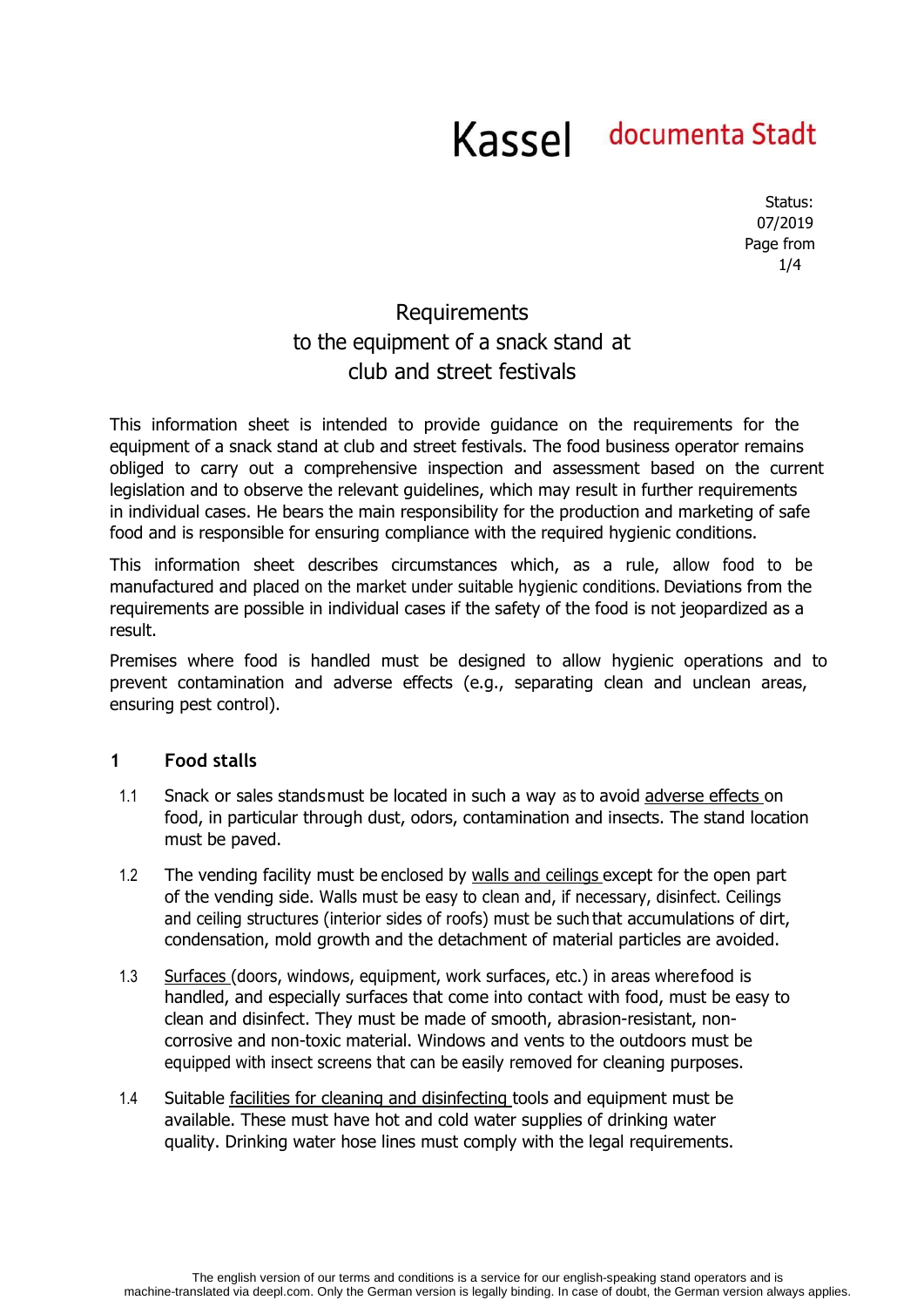Status: 07/2019 Page 2 from 4

- 1.5 A separate hand wash basin with hot and/or cold water supply must be available. In addition, means for hygienic hand washing and hand drying must be available. The devices for washing food (e.g. additional sink) must be separate from the handwashing sink.
- 1.6 Adequate refrigeration equipment equipped with thermometers must be provided for foods to be stored in cool or frozen conditions. For hot foods, hot holding devices that ensure a minimum temperature of 65°C are required.
- 1.7 Crockery and utensils used for the production and treatment of food should be tested for suitability/food safety.
- 1.8 Cleaning and disinfecting agents as well as cleaning equipment must be stored separately.
- 1.9 A competent person (master butcher, chef, innkeeper, food merchant) should be actively or passively involved in an advisory capacity. When distributing perishable food, the responsible person must be in possession of a valid instruction in accordance with § 43 of the Infection Protection Act. Exceptions are to be inquired at the responsible public health department.
- 1.10 There must be adequate devices and/or facilities for the hygienic storage and disposal of waste (waste container with lid).
- 1.11 Beverage dispensing systems must be approved by an expert (brewery, beverage supplier) before being put into operation.
- 1.12 Sufficient shielding is required from the customer so that unpackaged foodstuffs cannot be touched or adversely affected (e.g. spit and cough protection).

### **2 Staff toilets**

- 2.1 Hygienic sanitary facilities must be available throughout the sales period.
- 2.2 Toilets or their anterooms must be equipped with a hand-washing basin with a flowing supply of hot and/or cold water of drinking quality; in addition, means must be provided for hygienic hand washing and hand drying
- 2.3 Persons handling or delivering unpackaged food must wear clean clothing, protective clothing if necessary.

### **3 Self-checks**

The following aspects of the self-monitoring must be documented in accordance with Regulation (EC) No. 852/2004. The documentation must be kept for an appropriate period of time. Depending on the product manufactured, the following is recommended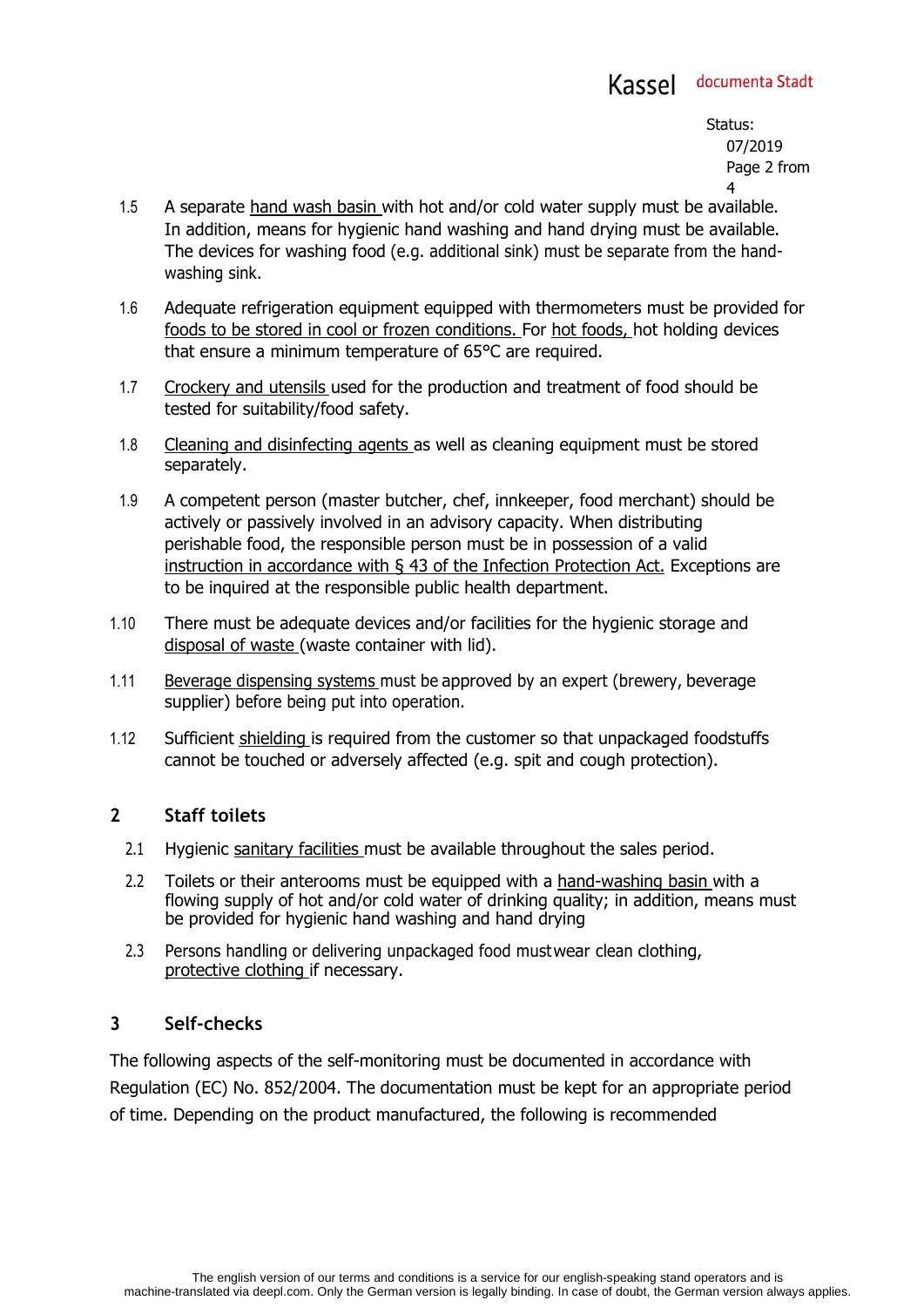Status: 07/2019 Page 3 from 4

#### Retention period of at least months.12

- 3.1 As part of the incoming goods inspection, the condition (e.g. freshness, quality, cleanliness, marking of best before / use by date) and the temperature of the delivered goods must be checked. Measures taken in the event of deviations from the norm must be documented. In the case of in-house procurement, a temperature check must be carried out during unloading.
- 3.2 The following temperature controls are required:
	- At least x1 daily continuous temperature control should be performed on all freezing and refrigeration equipment.
	- When heating poultry, minced meat, fish and other perishable foods as part of the operation of a "hot kitchen", core temperature checks must be carried out. If necessary, it is also possible to check the heat penetration visually (cutting).
	- When serving food, the holding temperatures ( $> 65^{\circ}$  C) must be checked daily and the checks must be documented. If the temperatures fall below these limits, reheating must be carried out if necessary.
	- Traceability of food, ingredients and packaging materials must be ensured at all stages of production, processing and distribution.

#### **4 Other**

The following must be observed when serving food:

- It is strongly recommended to avoid perishable foods that have been produced in private households (e.g. raw minced meat, homemade mayonnaise, remoulade, cream or cream, also cream pies or similar). The same applies to foods that have been produced using these perishable products.
- Raw meat and poultry, as well as fresh fish, must be sufficiently heated through before serving.
- The mandatory labeling of certain additives in foods and beverages (e.g. flavor enhancers, antioxidants, preservatives, colorants) must be observed.

The above information is based on Regulation (EC) No. 852/2004 on the hygiene of foodstuffs in the currently valid version. All relevant Community and national legal bases for food hygiene can be found under

http://www.bmel.de/DE/Ernaehrung/SichereLebensmittel/Hygiene/\_Texte/Rechtsgrundlagen.html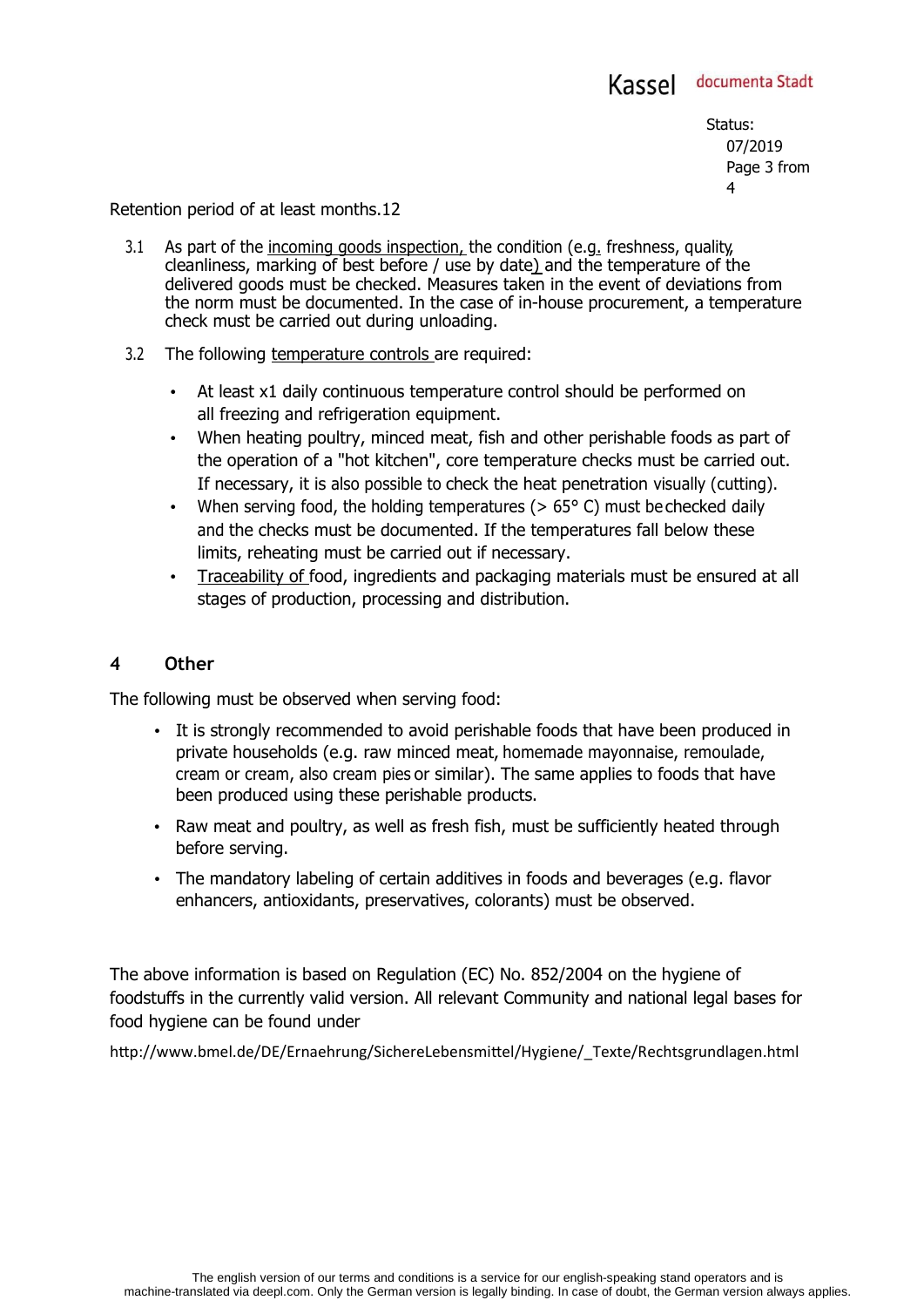Status: 07/2019 Page 4 from 4

Assistance with regard to ensuring good manufacturing practice is provided by the "Guideline for Good Food Hygiene Practice - Self-Inspections in Mobile Establishments" by the Berufsgenossenschaft Nahrungsmittel und Gaststätten, the Berufsverband der Lebensmittelkontrolleure e.V., the Bundesverband Deutscher Schausteller und Marktkaufleute e.V., the Bundesverband Schnellgastronomie und Imbissbetriebe e.V., the Deutscher Schaustellerbund e.V.. (www.bgn.de). Information on contact persons, furtherguidelines and DIN standards valid as guidelines can be obtained from the German Federation of Food Law and Food Science (www.bll.de/themen/hygiene/).

The "DHB-Netzwerk Haushalt / Berufsverband der Haushaltsführenden" has published a brochure

"Celebrating festivals safely" in DIN A4 format on the subject of club festivals. It contains information and checklists on topics such as microorganisms and viruses, pests, personal hygiene, food and stand hygiene, the ideal stand, cleaning and disinfection, self-service counters, price labeling and labeling of additives, and legal principles. The brochure is available for a fee. The

"DHB - Netzwerk Haushalt, Landesverband Hessen" has also prepared documents for the training of associations. The DHB specialists also conduct training sessions on site (association rings / all associations in a municipality / individual associations) for a fee. For more details, visit http://www.dhb-netzwerkhaushalt-hessen.de/269.html.

The new guideline "Celebrating festivals safely - Guidelines for good hygiene for event organizers" from the German Federal Center for Nutrition (BZfE) is authoritative and can be obtained from the following link:

https://ble-medienservice. en//celebrations-safe-celebrations-guideline-to-good-hygiene-for-organizers3438? c=228

Further information and links can be found on the city portal www.kassel.de at "Club and street parties - food handling".

**City of Kassel Food control and animal health** Stegerwaldstraße 26a Kassel34123 Phone 05617873336 Fax0561787: 3335 veterinaer@kassel.de

Office hours by appointment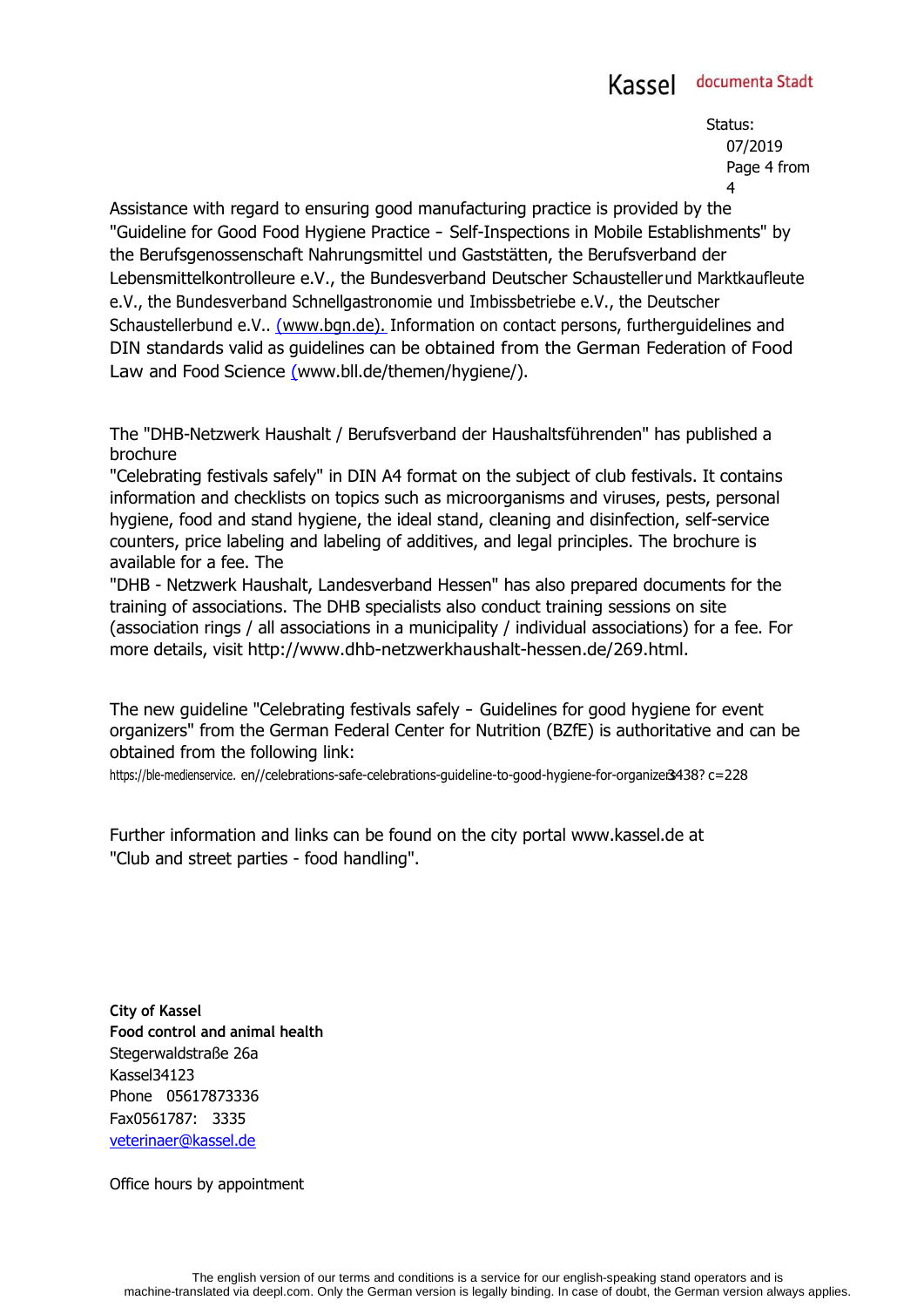Status: 07/2019 Page 1 of 3

## **requirements for**

## **a mobile sales facility (e.g. snack trolley)**

This information sheet is intended to provide guidance on the requirements for a mobile point of sale. The food business operator remains obliged to carry out a comprehensive audit and assessment based on the current legislation and to follow the relevant guidance, which may result in further requirements in individual cases. The food business operator has the primary responsibility for the production and placing on the market of safe food and is responsible for ensuring compliance with the necessary hygiene conditions.

This information sheet describes circumstances which, as a rule, allow food to be produced and placed on the market under suitable hygienic conditions. Deviations from the requirements are possible in individual cases if the safety of the food is not endangered.

Premises where foodstuffs are handled must be designed in such a way as to enable operations to be carried out hygienically and to avoid contamination and adverse effects (separation of clean and unclean areas, guarantee of pest control).

With regard to the requirements for a snack stand at club and street festivals, please refer to the relevant information sheet.

#### **1 General equipment**

- 1.1 The sales facility must be enclosed with smooth, light-colored, washable walls and ceilings except for the sales side area.
- 1.2 Floor coverings must be in perfect condition, easy to clean and, if necessary, to disinfect.
- 1.3 Walls must also be easy to clean and, if necessary, disinfect.
- 1.4 Ceilings and ceiling structures / interior roof surfaces must be such that dirt accumulation, condensation, mould growth and the detachment of material particles are avoided.
- 1.5 Adequate refrigeration facilities equipped with thermometers must be provided for foodstuffs to be stored chilled or frozen.
- 1.6 Surfaces (doors, windows, equipment, work surfaces, etc.) in areas where food is handled, and in particular surfaces that come into contact with food, must be easy to clean and disinfect. They must be made of smooth, abrasion-resistant, non-corrosive and non-toxic material. Windows and ventilation openings to the outside must be fitted with insect screens which can be easily removed for cleaning purposes.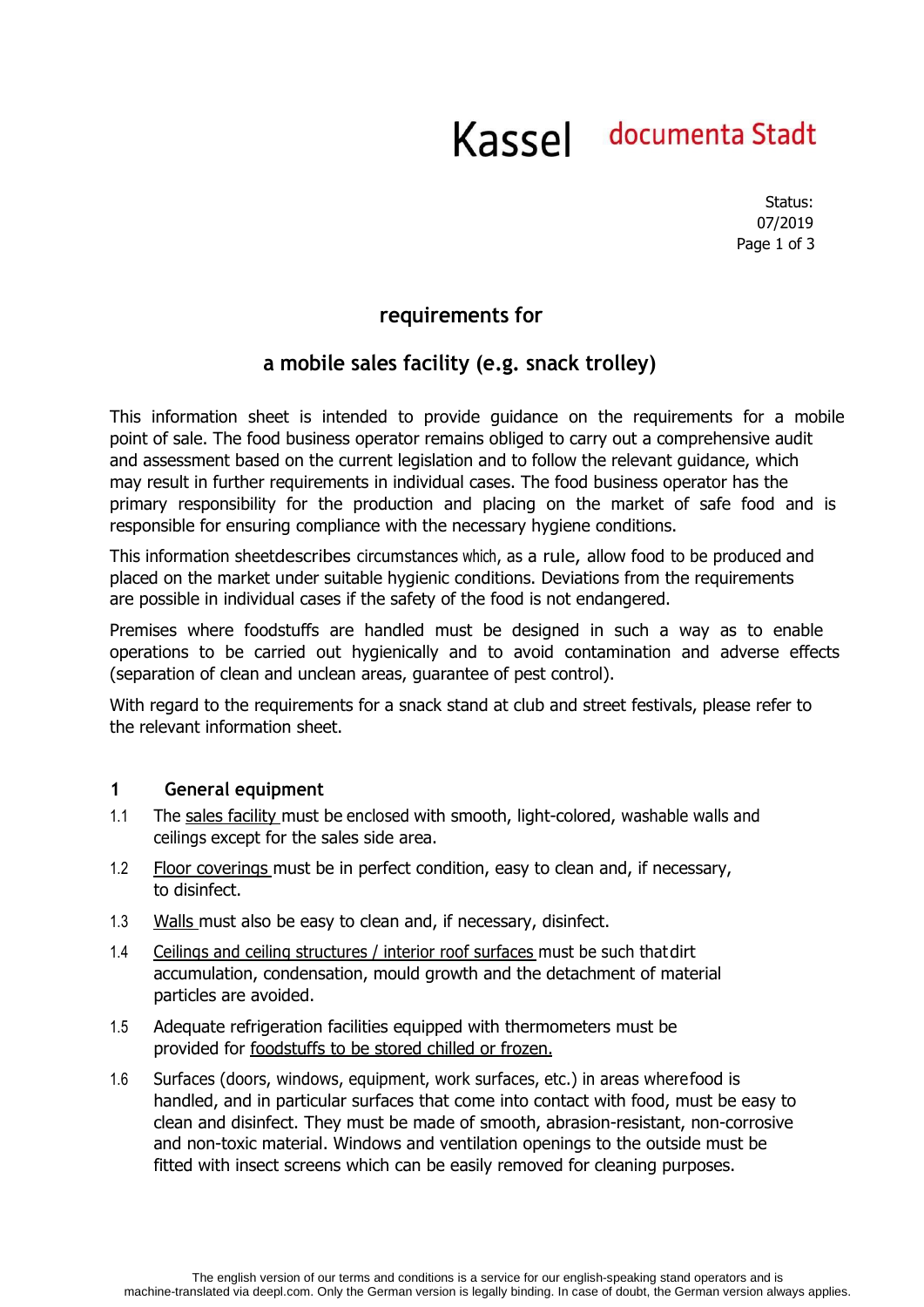Status: 07/2019 Page 2of 3

- 1.7 Suitable facilities for cleaning and disinfecting tools and equipment should be available. These should have hot and cold water supplies of drinking quality. Drinking water hose lines must comply with the legal requirements.
- 1.8 Separate washbasins with hot and cold water supplies should be available for washing hands and food. In addition, means for hygienic hand washing and hand drying must be available.
- 1.9 Adequate natural and/or artificial lighting shall be provided.
- 1.10 Cleaning and disinfecting agents as well as cleaning equipment must be stored separately.
- 1.11 Suitable facilities must be available for the collection, storage and disposal of food waste (waste container with lid).
- 1.12 Outside the snack bar, food may only be stored in rooms that meet the legal requirements.
- 1.13 Protection of the foodstuffs from adverse effects (e.g. spitting and coughing protection) must be ensured for the customer.

## **2 Staff**

- 2.1 Hygienic sanitary facilities must be available during the entire sales period.
- 2.2 Toilets or their anterooms shall be equipped with a hand-washing basin with a running hot and cold water supply of potable quality; in addition, means for hygienic hand washing and hand drying shall be provided.
- 2.3 There must be a facility for the separate storage of working and street clothes for staff.

## **3 Self-checks**

The following aspects of the own checks must be documented in accordance with Regulation (EC) No 852/2004. The documentation must be kept for an appropriate period of time. Depending on the product manufactured, a storage period of at least 12 months is recommended.

- 3.1 As part of the incoming goods inspection, the condition (e.g. freshness, quality, cleanliness, labelling of best before / use by date) and the temperature of the delivered goods must be checked. Measures taken in the event of deviations from the norm must be documented. In the case of own procurements, a temperature check must be carried out during unloading.
- 3.2 The following instruction shall be provided as part of staff training:
	- Instruction according to § 43 Infection Protection Act every 2 years
	- Hygiene training
		- $\triangle$  according to VO (EG) 852/2004 (1x per year)
		- $\blacktriangle$  if necessary, on the handling of perishable foodstuffs in accordance with §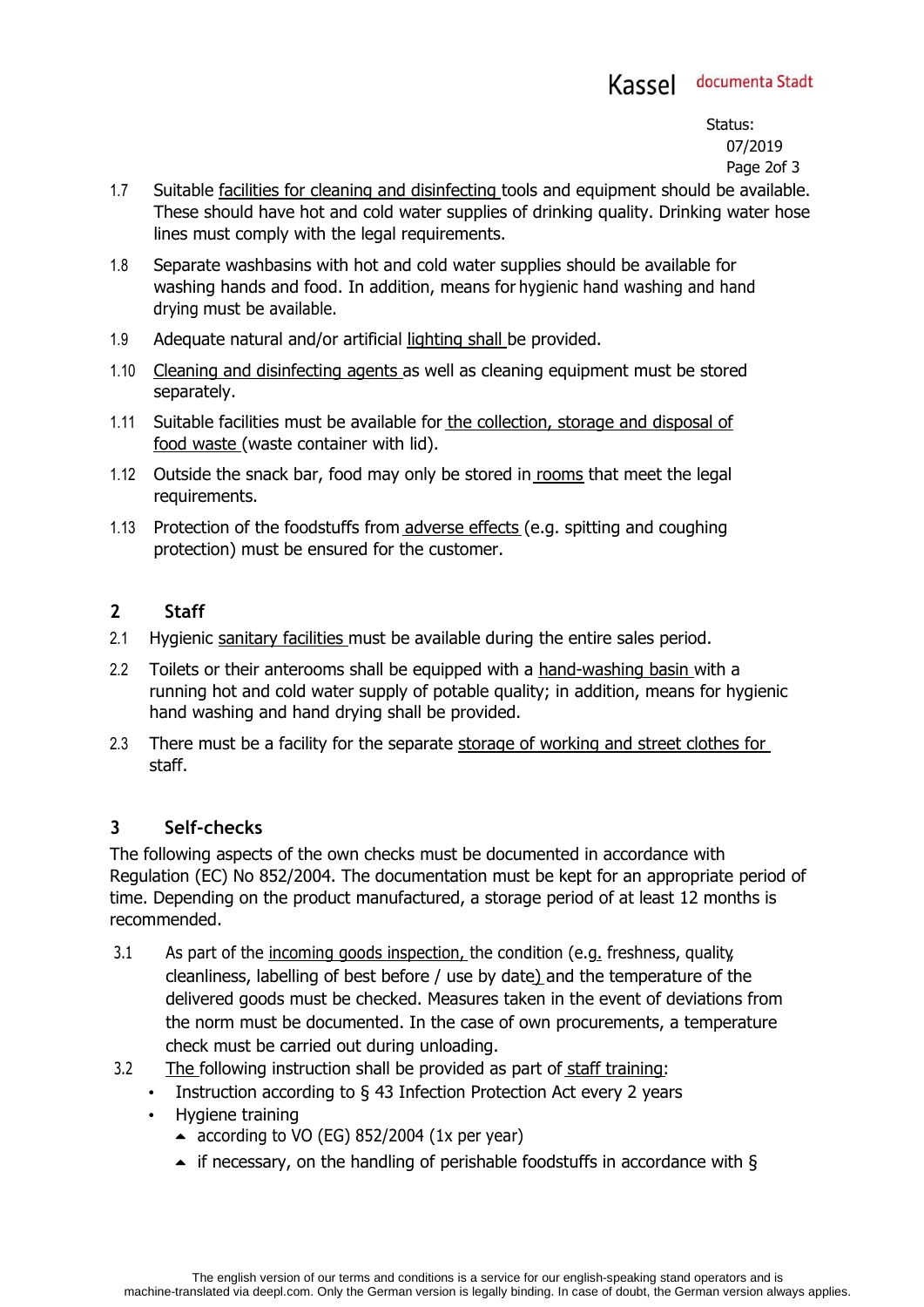Status: 07/2019 Page 3of 3

4 the food hygiene regulation.

- 3.3 The following temperature controls are required:
	- A continuous temperature check should be carried out at least once a day on all freezing and refrigeration equipment.
	- When heating poultry, minced meat, fish and other perishable foodstuffs as part of the operation of a "hot kitchen", core temperature checks must be carried out. If necessary, it is also possible to visually check that the food has been heated through (cutting). The traceability of foodstuffs, ingredients and packaging material must be ensured at all stages of production, processing and distribution.

### **4 Other**

Be aware of the mandatory labeling of certain additives in foods and beverages (e.g.: Flavour enhancers, antioxidants, preservatives, colourings).

The above information is based on Regulation (EC) No. 852/2004 on the hygiene of foodstuffs in the currently valid version. All relevant Community and national legal bases for food hygiene can be found at

https://www.bmel.de/DE/Ernaehrung/SichereLebensmittel/Hygiene/\_Texte/Rechtsgrundlagen.html.

Assistance with regard to ensuring good manufacturing practice is provided by the "Guideline for good food hygiene practice - self-monitoring in mobile premises" by the Berufsgenossenschaft Nahrungsmittel und Gaststätten, the Berufsverband der Lebensmittelkontrolleure e.V., the Bundesverband Deutscher Schausteller und Marktkaufleute e.V., the Bundesverband Schnellgastronomie und Imbissbetriebe e.V., the Deutscher Schaustellerbund e.V.. (www.bgn.de). Information on contact persons, further guidelines and DIN standards valid as guidelines can be obtained from the Federation of Food Law and Food Science (www.bll.de/themen/hygiene).

**city of Kassel Food control and animal health Stegerwaldstrasse** 26a 34123 Kassel Phone 0561 787 3336 Fax: 0561 787 3335 veterinaer@kassel.de

Office hours by arrangement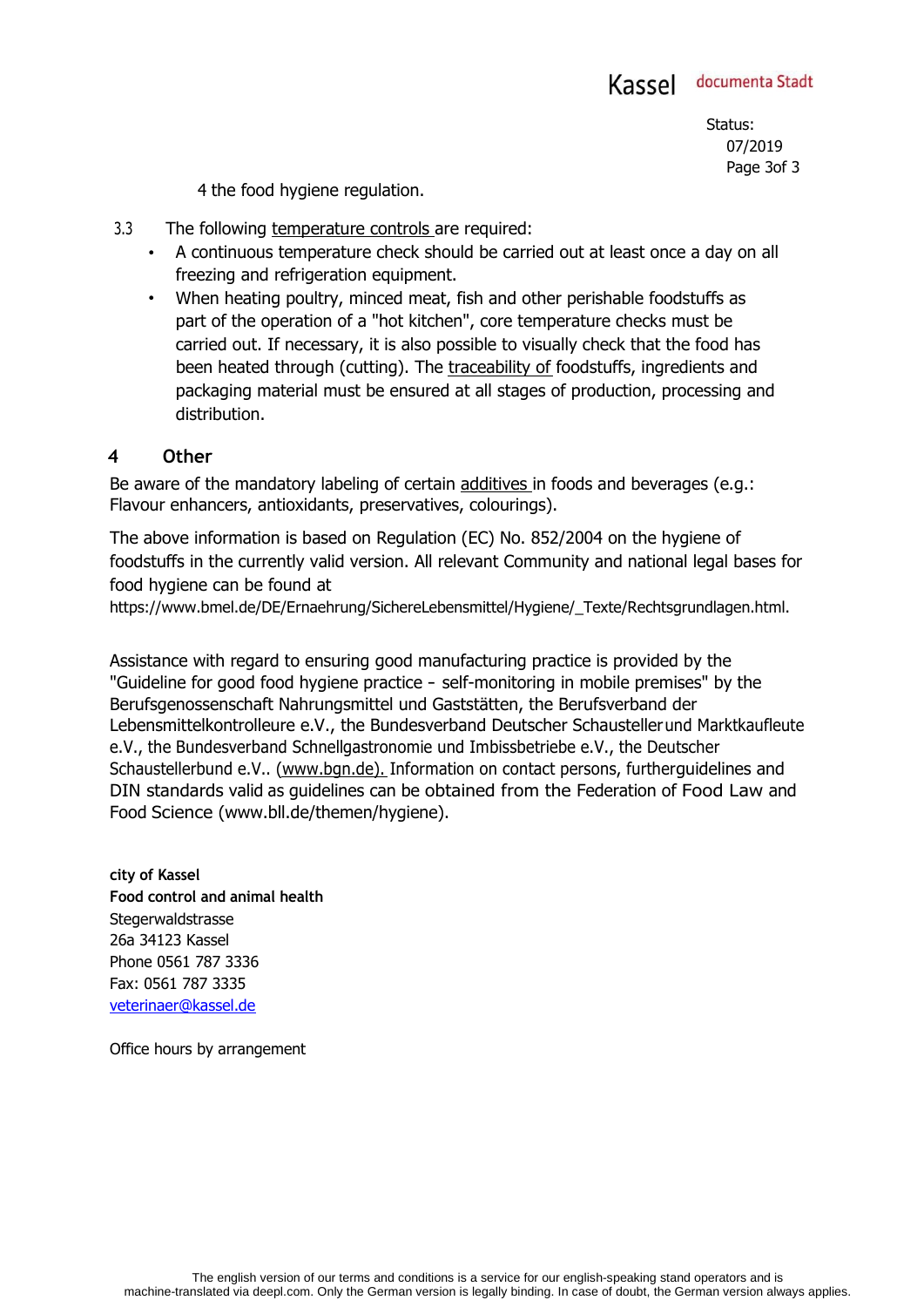Status: 07/2019 Page from 1/3

## **Labeling of substances or products that trigger allergies and intolerances**

Allergens in food must be avoided by food allergy sufferers. Those affected can react to even the smallest traces of allergens with health complaints. Therefore, manufacturers and distributors of food must label allergens.

This information sheet is intended to provide guidance on the requirements for labeling substances or products that trigger allergies or intolerances when supplied in bulk. The further regulations on labeling, which are not presented in this information sheet, must also be observed. The food business operator remains obliged to carry out a comprehensive examination and assessment on the basis of the current legal provisions and to observe the relevant guidelines, which may result in further requirements in individual cases. He bears the main responsibility for the production and placing on the market of safe food and is responsible for ensuring compliance with the required specifications.

### **1) Method of labeling unpackaged food products**

For the purposes of this regulation, unpackaged foods are foods that are

- offered for sale to final consumers or mass caterers<sup> $(*)$ </sup> without pre-packaging,
- packaged at the point of sale at the request of the end user, or
- are pre-packaged with a view to their immediate sale and are not offered for selfservice.

Unpackaged foodstuffs may only be supplied to the end consumer or mass caterer if the substances or products referred to in 2) are indicated in a clearly visible and legible manner. The substances or products that trigger allergies and intolerances must be indicated in such a way that the end consumer or mass caterer can take note of them before the purchase is made and before the food is dispensed.

The information has to be given alternatively

- 1. on a label on or near the food, or
- 2. by providers of mass catering on menus and beverage menus or in price lists, whereby the labeling can also take place here in easily understandable footnotes or endnotes if these are referred to in the designation of the food in a highlighted manner or
- 3. by means of a notice in the place of sale or
- 4. by other written information or electronic information provided by the food business operator that is relevant to the final consumer and supplier for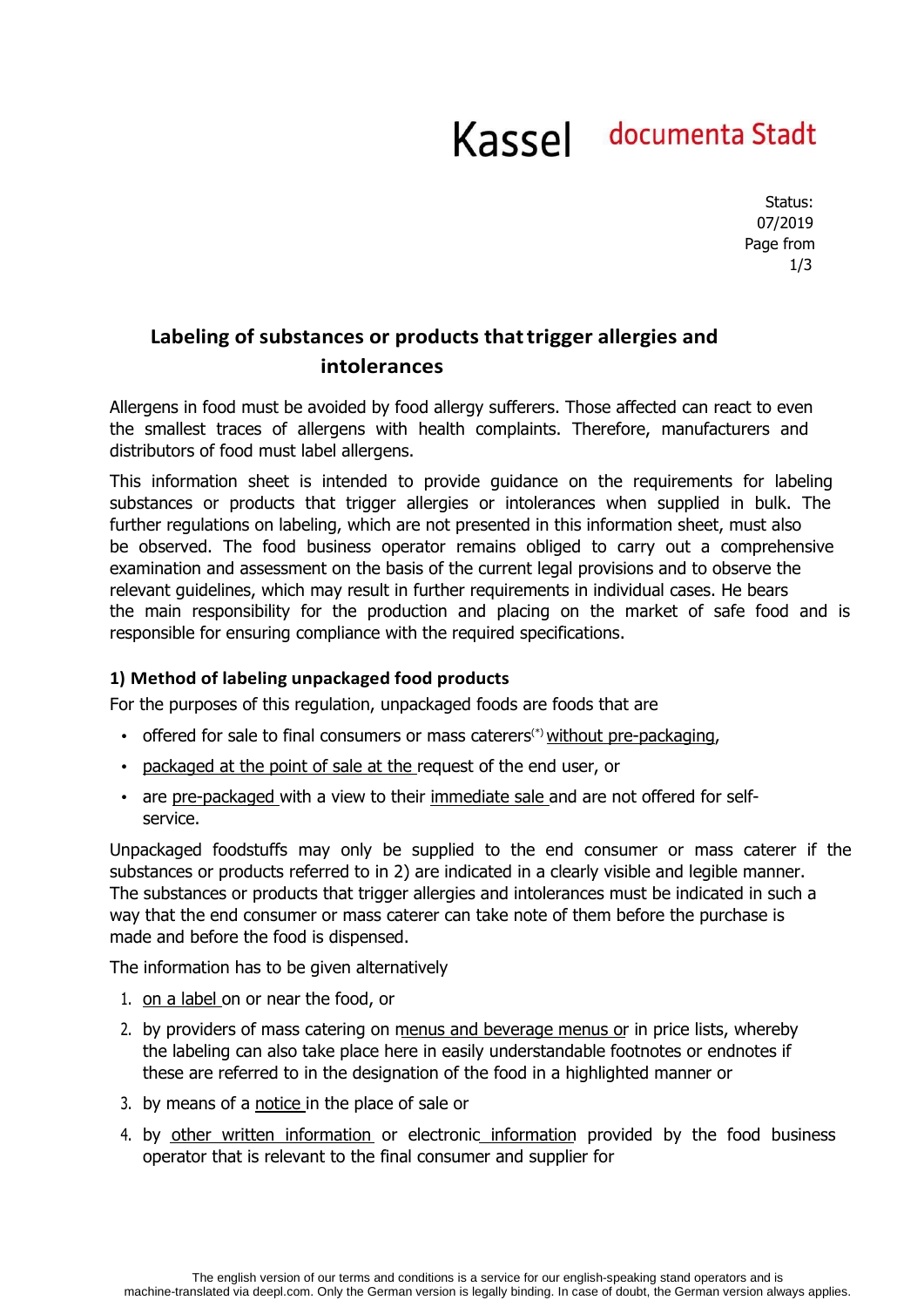Status: 07/2019

Page 2 from 3

mass catering is directly and easily accessible at the latest when the food is served and this is indicated on the food or in a notice.

In deviation from this, it can also be made by verbal information by an instructed employee at the latest when the food is handed over, if

- the indication is communicated to the final consumer on request without delay before the purchase is made and before the food is dispensed,
- A written record of the ingredients or processing aids used in the manufacture of the food in question is available; and
- the written record is readily available to the competent authority and, upon request, to the end user.

## **2) Substances or products that trigger allergies or intolerances**

- A) **Cereals containing gluten**, namely wheat (such as spelt and khorasan wheat), rye, barley, oats or hybrid strains thereof, and products derived therefrom. This excludes wheatbased glucose syrups including dextrose, wheat-based maltodextrins, barley-based glucose syrups and cereals for the production of alcoholic distillates including ethyl alcohol of agricultural origin;
- B) **Crustaceans** and products derived therefrom;
- C) **Eggs** and products derived therefrom;
- D) **Fish** and products derived therefrom, except fish gelatin used as a carrier for vitamin or carotenoid preparations and fish gelatin or isinglass used as a clarifying agent in beer and wine;
- E) **Peanuts** and products derived therefrom;
- F) **Soybeans** and products derived therefrom. Excludes fully refined soybean oil and fat, natural mixed tocopherols (E306), natural D-alpha tocopherol, natural D-alpha tocopherol acetate, natural D-alpha tocopherol succinate from soybean sources, phytosterols and phytosterol esters derived from vegetable oils from soybean sources, phytostanol esters derived from vegetable oil sterols from soybean sources;
- G) **Milk** and products thereof (including lactose), except whey for the manufacture of alcoholic distillates including ethyl alcohol of agricultural origin and lactitol;
- H) **Nuts,** namely almonds, hazelnuts, walnuts, cashew nuts, pecans, Brazil nuts, pistachios, macadamia or Queensland nuts, and products derived therefrom, except nuts for the manufacture of alcoholic distillates including ethyl alcohol of agricultural origin;
- I) **Celery** and products derived therefrom;
- J) **Mustard** and products derived therefrom;
- K) **Sesame seeds** and products derived therefrom;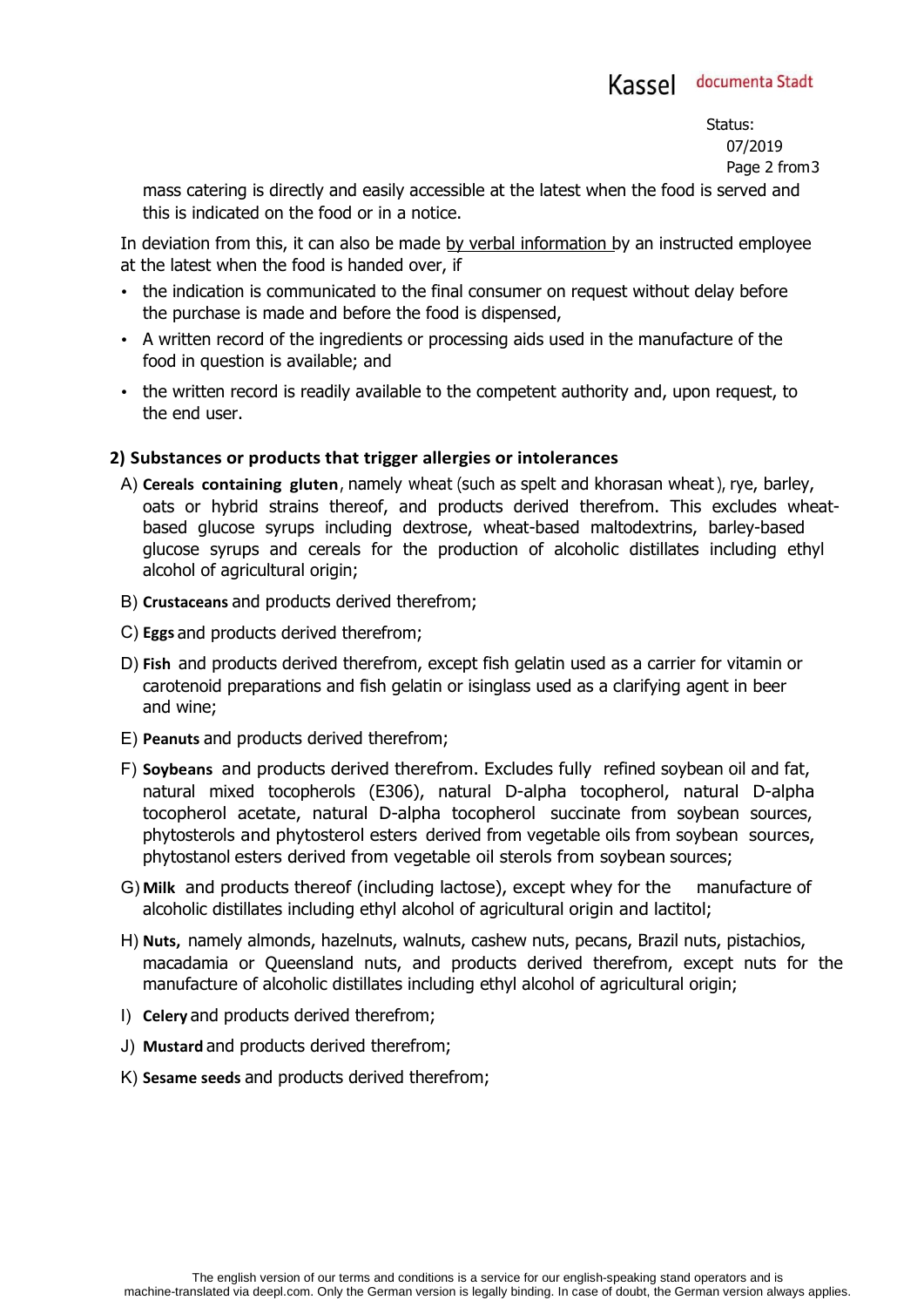Status: 07/2019 Page 3 from 3

- L) **Sulfur dioxide** and sulphites at concentrations greater than 10 mg/kg or 10 mg/l as total SO2 present to be calculated for products ready for consumption or returned to their original state in accordance with the manufacturer's instructions;
- M) **Lupins** and products derived therefrom;
- N) **Molluscs** and products derived therefrom.

The above information is based on the

- Regulation (EU) No. 1169/2011
- and the Provisional Food Information Supplementary Regulation (repealed as of 12.07.2017), replaced by the Regulation on the implementation of Union provisions concerning food information to consumers (LMIDV).

More about allergen labeling:

https://www.bmel.de/DE/Ernaehrung/Kennzeichnung/VerpflichtendeKennzeichnung/Allgeme ine\_labeling\_regulations/\_texts/allergen\_labeling.html

\* Fixed or mobile stands, restaurants, canteens, schools, hospitals or catering companies where food is prepared for direct consumption by the end user as part of a commercial activity.

**City of Kassel Food control and animal health** Stegerwaldstraße 26a Kassel34123 Phone 05617873336 Fax0561787: 3335 veterinaer@kassel.de

Office hours by appointment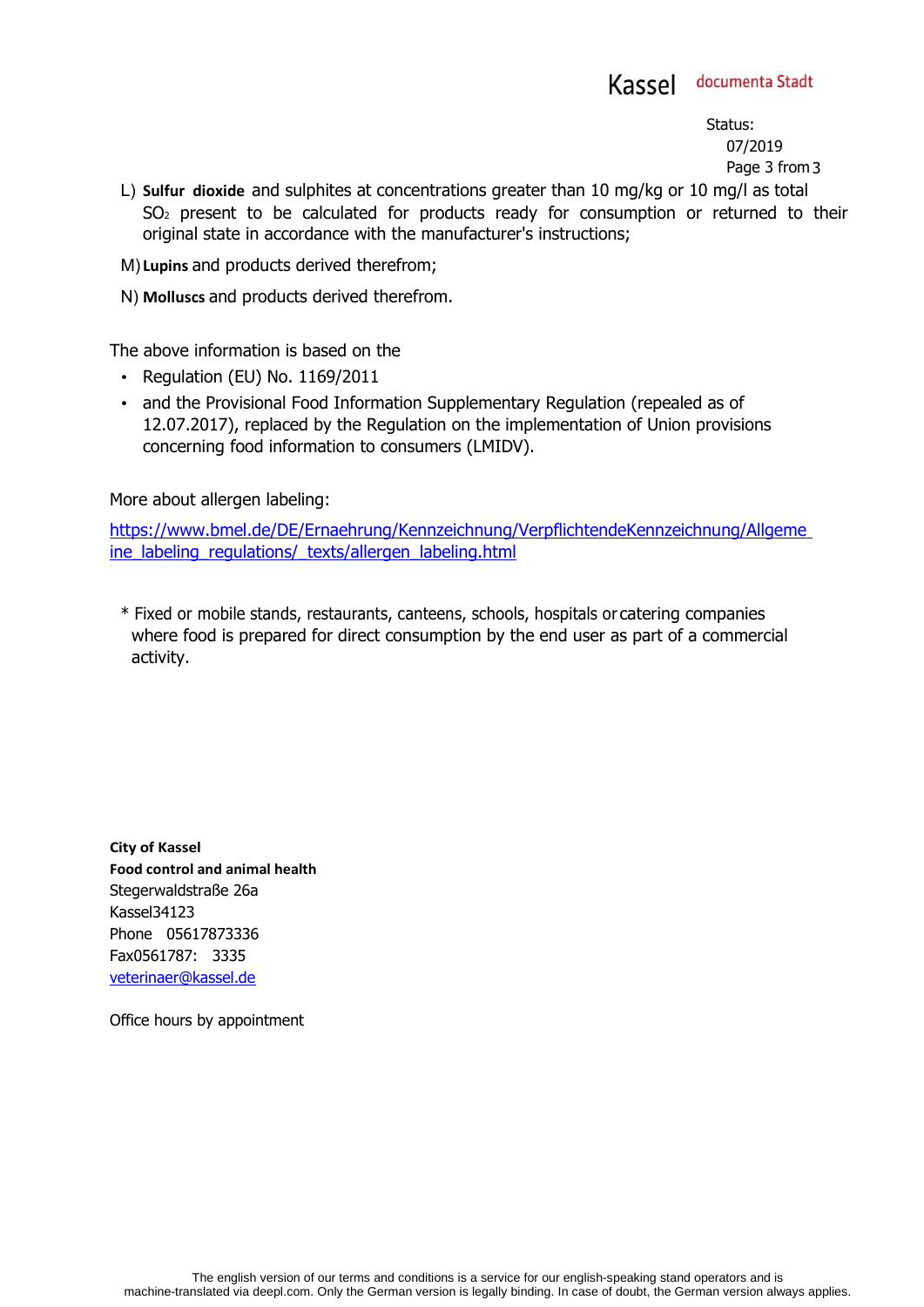Status: 07/2019 Page from 1/5

## **Labeling of additives and genetically modified foods when sold loose**

This information sheet is intended to provide guidance on the requirements for the labeling of additives and genetically modified foods when sold in bulk. The food business operator remains obliged to carry out a comprehensive examination and assessment on the basis of the current legal provisions and to observe the relevant guidelines, which may result in further requirements in individual cases. He bears the main responsibility for the production and placing on the market of safe food and is responsible for ensuring compliance with the required specifications.

In addition, the "Guidelines for Good Manufacturing Practice" to be drawn up by the trade associations also provide information on how to ensure good manufacturing practice. Information on guidelines for good hygiene practice that have already been drawn up can be obtained from the German Federation for Food Law and Food Science (BLL) at www.bll.de/themen/hygiene/.

To check whether labeling is required, e.g. on the food and beverage menu, it is advisable to check the lists of ingredients of packaged foods to see whether the additives listed below (p. 2) are listed there. In the case of packaged foods supplied to a mass catering or restaurant establishment, a list of ingredients must be provided on the packaging or in the commercial documents. In the case of products without a list of ingredients, e.g. openly sourced foods, it is advisable to obtain information from the supplier about the respective additives that require labeling. Information as to whether an ingredient has been produced from genetically modified raw materials must be obtained either from the list of ingredients (after naming the respective ingredient), or - if not available - from the delivery documents or a label on the packaging (wording usually "produced from GMOs").

### **1 Method and manner of marking:**

The labeling of additives in the case of bulk supply of foodstuffs shall be clearly visible and in easily legible writing on a sign on or next to the goods. When labeling the respective additives and genetically modified ingredients, the wording specified in column (2table "Labeling" listed below) must be used.

In restaurants / snack bars, the identification on food and beverage menus can take the form of footnotes if this is indicated in the sales description (see sample menu p. 3).

In sales departments, butcher's shops, bakeries and canteens/communal catering facilities, the identification may take the form of a collective notice or other written record (folder), if this is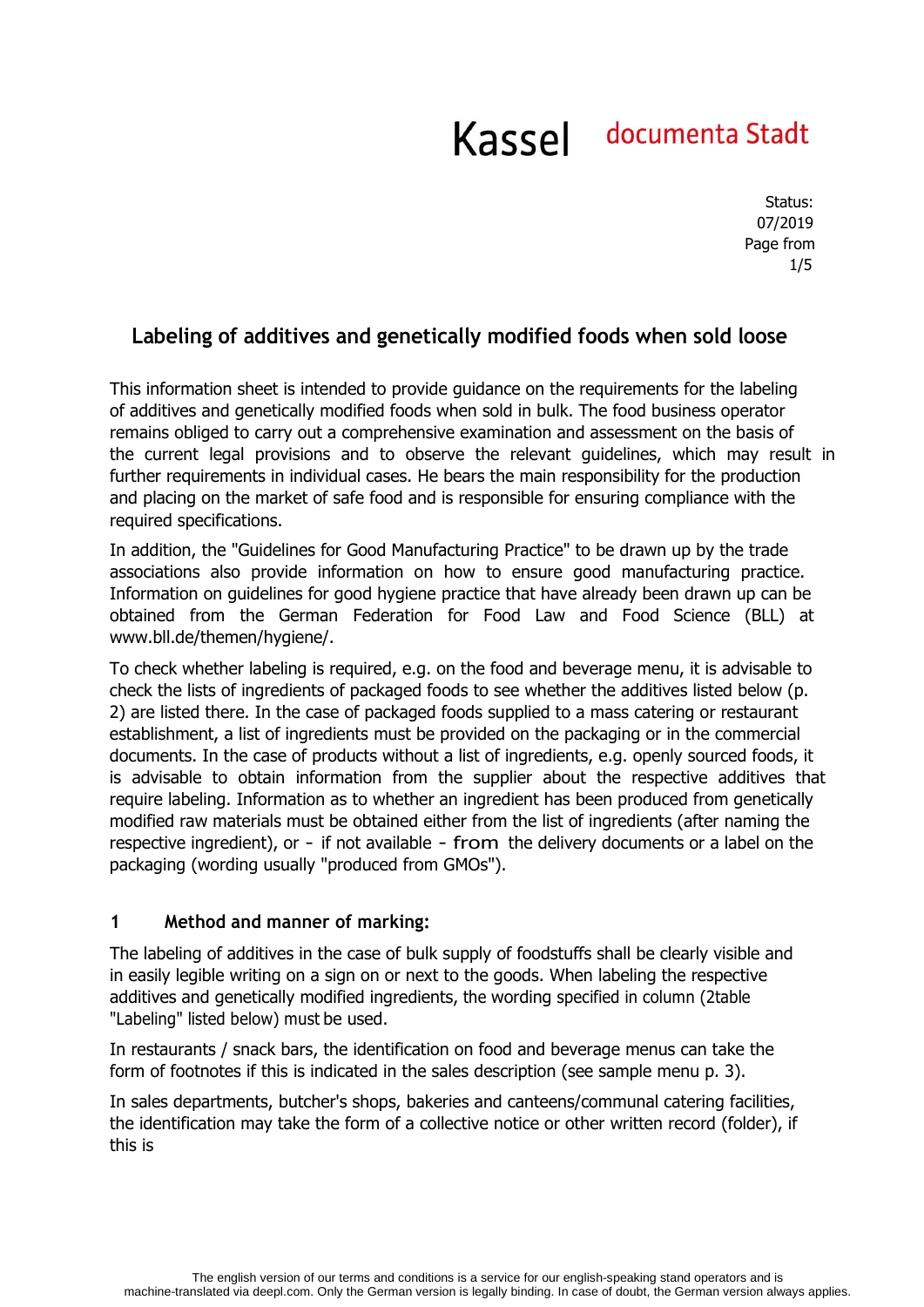Status: 07/2019 Page 2 from 5

is directly accessible. However, the class name and additive / E number must be indicated here (see table page column 2,1). The recording must be clearly indicated.

*Important note:* Not all additives are approved for all foods. This leaflet does not contain information on which additives are permitted in the manufacture of which foods. Detailed authorization regulations are mentioned in the annexes of the Zusatzstoffzulassungsverordnung (ZZuIV).

### **2 Identification of additives**

| Class name, additive (E<br>number)                                                 | <b>Identification</b>                            | Examples of foods that may<br>contain these additives |
|------------------------------------------------------------------------------------|--------------------------------------------------|-------------------------------------------------------|
| Dyes,                                                                              |                                                  |                                                       |
| e.g. beta-carotene (E 160a)<br>and riboflavin (E 101)                              | "with dye"                                       | Fanta, Ginger Ale                                     |
| Preservatives,                                                                     | "with preservative" or                           |                                                       |
| e.g. sorbic acid (E 200-203)<br>and benzoic acid (E 210-213)                       | "preserved"                                      |                                                       |
| With exclusive Use of                                                              | alternatively also<br>"with nitrite curing salt" | Baked goods, cheese,                                  |
| E - 249E 250                                                                       | "with nitrate",                                  | sausage, delicatessen                                 |
| E-251 E or252                                                                      | "with nitrite curing salt                        | salads                                                |
| a mixture of these substances                                                      | and nitrate".                                    |                                                       |
| Antioxidant,<br>e.g. ascorbic acid (E 300-<br>302) and tocopherols (E 306-<br>309) | "with antioxidant"                               | Lemonade, jam, fats and oils                          |
| Flavor enhancer,                                                                   | "with flavor                                     | Spice mixtures, dry soups,<br>meat products           |
| z. e.g. glutamate (E 620-625)<br>and calcium chloride (E 509)                      | enhancer"                                        |                                                       |
| Stabilizer, phosphates,                                                            | "with phosphate"                                 | Bratwurst, boiled sausage                             |
| (E 338-E 341), (E 450-452)                                                         |                                                  |                                                       |
| Iron salts                                                                         |                                                  |                                                       |
| (no class name) E E 579,585                                                        | "blackened"                                      | <b>Black olives</b>                                   |
| Surface treatment                                                                  |                                                  |                                                       |
| substances                                                                         | "waxed"                                          | Citrus fruits, apples, pears                          |
| e.g. beeswax<br>E-901 E E 904,912,914                                              |                                                  |                                                       |
|                                                                                    |                                                  |                                                       |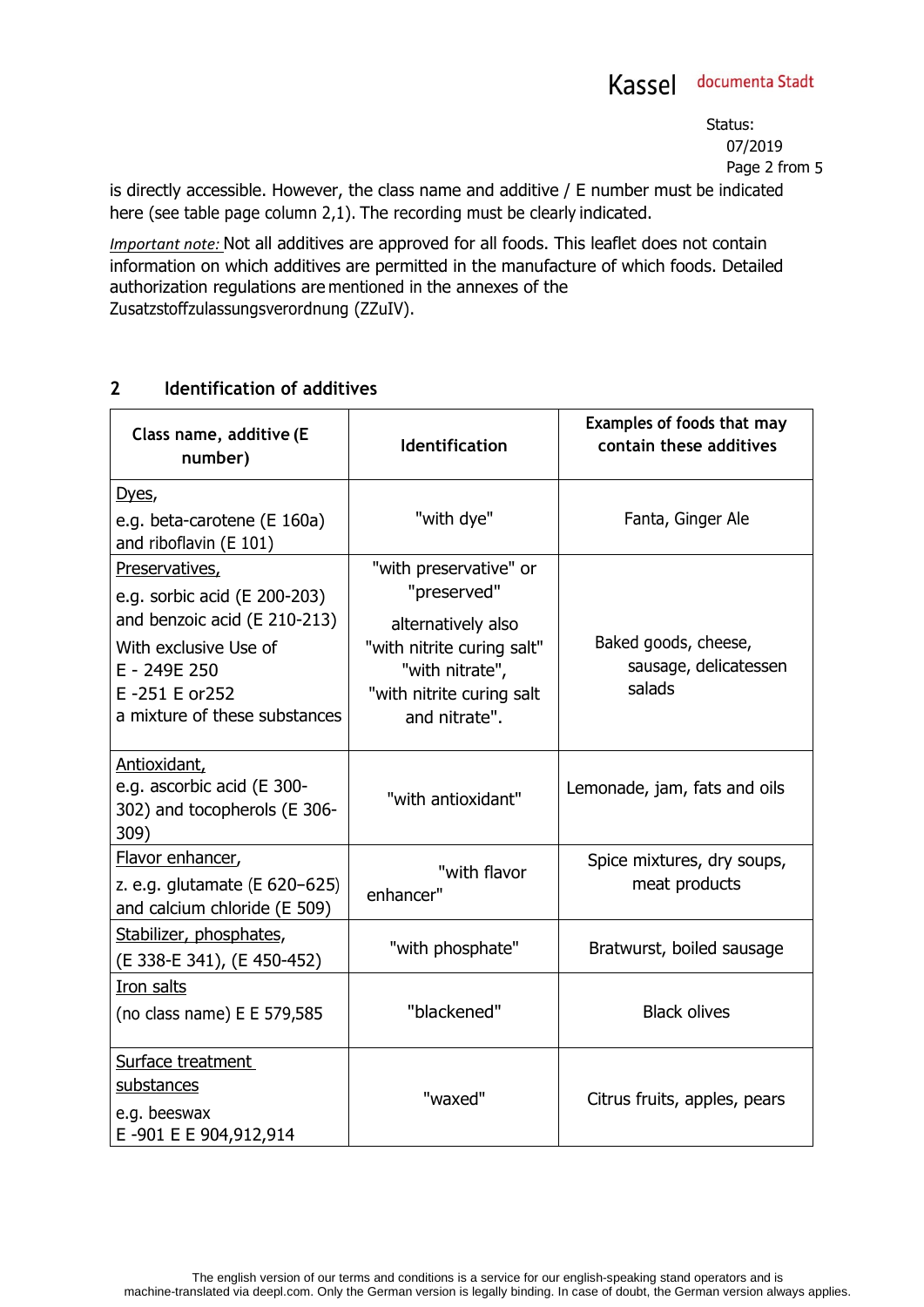Status: 07/2019 Page 3 from 5

l,

| <b>Sweeteners</b>            |                     |                                   |
|------------------------------|---------------------|-----------------------------------|
| Aspartame (E 951) or         | "contains           | Energy-reduced foods              |
| aspartame-acesulfame salt    | phenylalanine       | (e.g. beverages)                  |
| (E 962)                      | source"             |                                   |
| Sugar substitutes            |                     |                                   |
| Sorbitol (E 420), xylitol (E |                     | Energy-reduced foodstuffs /       |
| 967), sweeteners such as     | "with sweetener(s)" | beverages, delicatessen<br>salads |
| cyclamate (E 952) and        |                     |                                   |
| saccharin (E 954)            |                     |                                   |

## **3 Further regulations**

| Ingre<br>dient                                             | <b>Identification</b>                                                              | <b>Examples</b>                                                          |
|------------------------------------------------------------|------------------------------------------------------------------------------------|--------------------------------------------------------------------------|
| Caffeine (no class name, no E-<br>number)                  | "caffeinated"                                                                      | Cola, energy drink                                                       |
| Quinine, quinine salts (no class<br>name, no E-<br>number) | "chinese"                                                                          | Tonic, bitter lemon                                                      |
| Ingredients from<br>genetically modified<br>components     | "genetically<br>modified" or "from<br>genetically modified<br>(…)<br>manufactured" | e.g. salad or frying oil from<br>genetically modified soybean<br>or corn |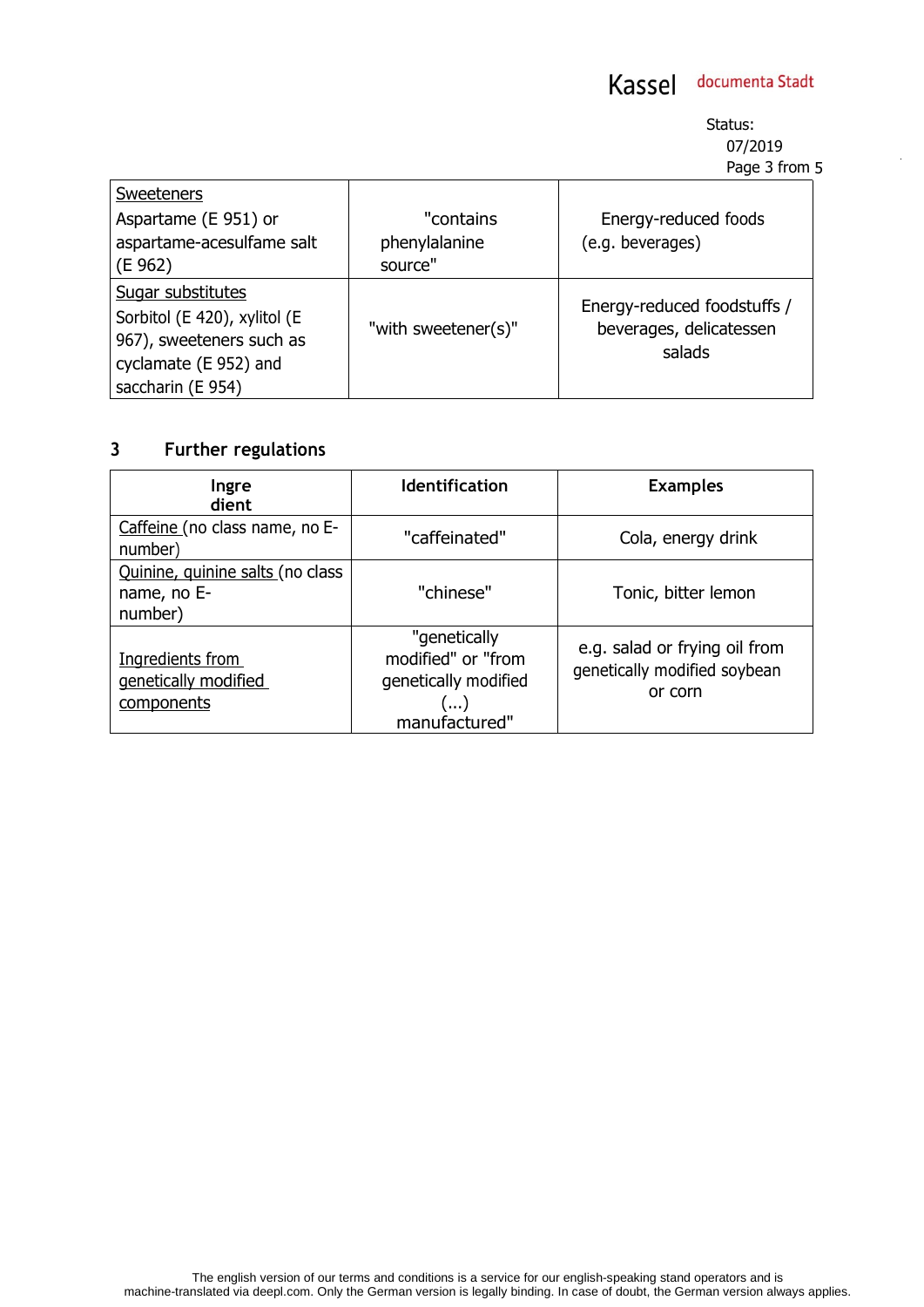## **4 Sample menu for the labeling of additives**

| Designation                                                                                                                                                                                                                        | <b>Price</b> | <b>Comments</b>                                                                                                |
|------------------------------------------------------------------------------------------------------------------------------------------------------------------------------------------------------------------------------------|--------------|----------------------------------------------------------------------------------------------------------------|
| Notice:<br>The name of the dish indicates the main<br>content and additives. The additives<br>mentioned in this menu do not have to be<br>contained in the products you use. In<br>addition, for beverages, the amount<br>Specify. |              | Notice:<br>The remarks will not be included in the<br>menu, but only for your information                      |
| <b>Starters</b>                                                                                                                                                                                                                    |              |                                                                                                                |
|                                                                                                                                                                                                                                    |              |                                                                                                                |
| Italian salad with ham $_{1,2,4}$ , cheese <sub>4</sub> , eggs, tuna                                                                                                                                                               | 5,00 €       | If no hind ham, then specify fore ham,<br>mold fore ham.                                                       |
| Greek salad with herb dressing, feta<br>cheese and black olives,                                                                                                                                                                   | 6,50€        | Feta is white cheese made from sheep's<br>and/or goat's milk and a protected<br>Designation of origin (Greece) |
| Cream of broccoli <sub>2</sub> soup with strips of smoked<br>salmon $_1$                                                                                                                                                           | 1,90 €       | It must be real salmon,<br>otherwise the designation salmon<br>substitute must be indicated.                   |
| <b>Hot dishes</b>                                                                                                                                                                                                                  |              |                                                                                                                |
| Pizza "Werra" with<br>Moulded <sub>1,2,3,4,5</sub> ham, pepperoni <sub>1,4</sub> sausage,<br>cheese <sub>4</sub>                                                                                                                   | 6,50€        | Pizza cheese or food preparation<br>from skim milk and vegetable fat is not<br>cheese                          |
| "Schnitzel Viennese style" of pork with<br>French fries and salad $_{2,3}$                                                                                                                                                         | 8,50€        | If the animal species is not specified, the<br>meat must be veal                                               |
| "Cordon Bleu" $_{1,2,3,4,5}$ with hash browns $_2$ and<br>salad <sub>2,3</sub>                                                                                                                                                     | 11,50<br>€   | Veal, otherwise specify animal species                                                                         |
| China pan3 "Peking" chicken strips,<br>various. vegetables, soy <sub>2,4</sub> sauce rice                                                                                                                                          | 7,50 €       |                                                                                                                |
| Grilled veal (finely chopped) from the<br>Skewer <sub>1,2,5</sub> with tzatziki, French fries and<br>salad <sub>1</sub>                                                                                                            | 6,00 €       | Is not a doner kebab (see information<br>sheet doner kebab)                                                    |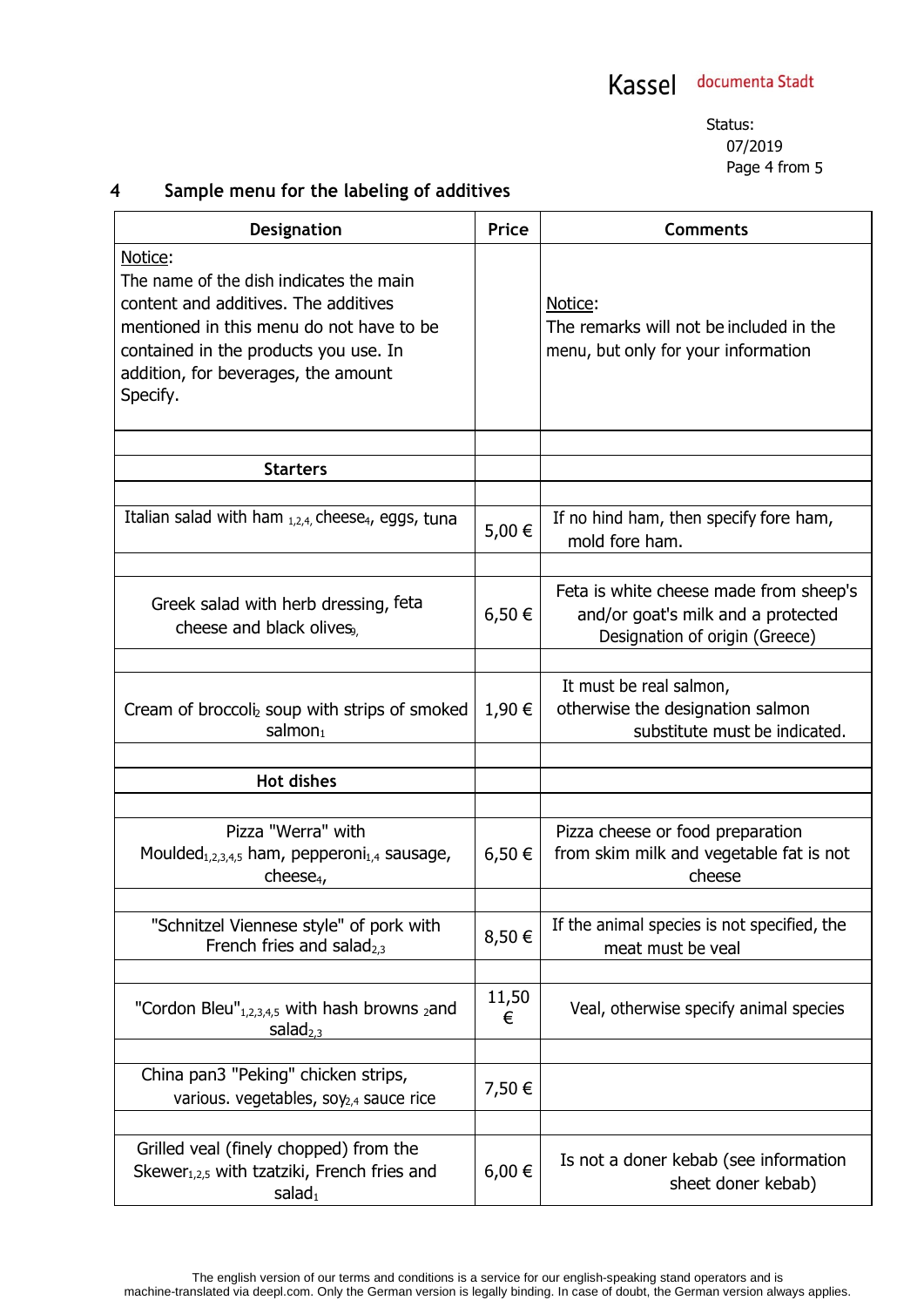Status: 07/2019 Page 5 from 5

|                                                       |      |        | . agu a noma                                                                                                                                                            |
|-------------------------------------------------------|------|--------|-------------------------------------------------------------------------------------------------------------------------------------------------------------------------|
|                                                       |      |        |                                                                                                                                                                         |
| <b>Dessert</b>                                        |      |        |                                                                                                                                                                         |
|                                                       |      |        |                                                                                                                                                                         |
| Mouse au Chocolate (suitable for diabetics) $_{6,10}$ |      | 3,50 € | The use of household sugar would<br>be harmful to health                                                                                                                |
|                                                       |      |        |                                                                                                                                                                         |
| Non alcoholic beverages                               |      |        |                                                                                                                                                                         |
|                                                       |      |        |                                                                                                                                                                         |
| Cola <sub>4,7</sub>                                   | 0,31 | 1,90 € |                                                                                                                                                                         |
|                                                       |      |        |                                                                                                                                                                         |
| Cola light <sub>4,7,10</sub>                          | 0,31 | 1,90 € |                                                                                                                                                                         |
|                                                       |      |        |                                                                                                                                                                         |
| Apple<br>juice                                        | 0,21 | 1,60 € | Fruit juices may only be designated as<br>those whose fruit content in the juice<br>corresponds 100to %. Fruit juice drinks<br>and<br>Nectars are diluted preparations. |
|                                                       |      |        |                                                                                                                                                                         |
| Mineral water                                         | 0,31 | 1,50 € | Beverages with the designation<br>mineral water may only be offered in<br>bottles.                                                                                      |

#### **Footnote:**

1= with preservative,  $2=$  with flavor enhancer,  $3=$  with antioxidant,  $4=$  with Colorant, 5= with phosphate, 6= with sweetener, 7= contains caffeine, 8= contains quinine, 9= blackened, 10= contains phenylalanine source

**City of Kassel Food control and animal health** Stegerwaldstraße 26a Kassel34123 Phone 05617873336 Fax0561787: 3335 veterinaer@kassel.de Office

hours by appointment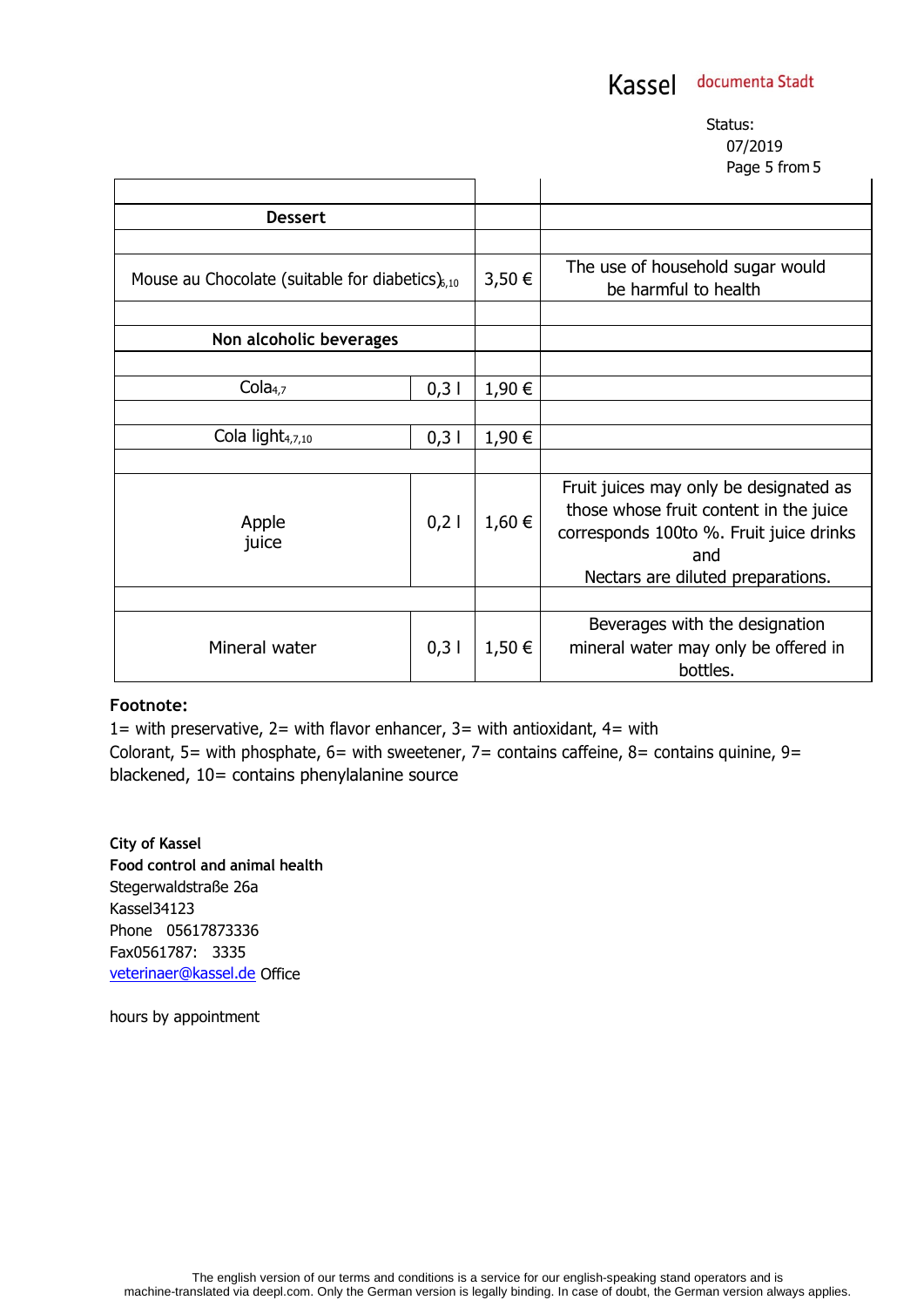Status: 07/2019 Page from 1/7

## **Labelling of foodstuffs in prepackages**

This information sheet is intended to provide guidance on the requirements for the labeling of prepackaged foods. The food business operator remains obliged to carry out a comprehensive examination and assessment on the basis of the current legal provisions and to observe the relevant guidelines, which may result in further requirements in individual cases. Since not all regulations can be addressed and comprehensive advice cannot be provided by the state institutions, private experts may have to be called upon.

### **1 The following information must be provided:**

- 1. Sales description, name of the product
- 2. Name and address of the manufacturer, packer or seller
- 3. Quantity specification, filling quantity or nominal filling quantity
- 4. Best-before date or use-by date and and storage conditions, if these affect the shelf life.
- 5. List of ingredients, ingredients, additives, allergens and quantity labeling of ingredients (QUID).
- 6. Lot marking (batch marking)
- 7. Freezing date, if applicable
- 8. If applicable, nutrition and health claims
- 9. Alcohol content, if applicable (for beverages containing more than percent alcohol by volume1,2 (% vol)).
- 10. Instructions for use, if applicable (provided they are necessary for proper use).

The information must be easy to understand and located in a clearly visible place, i.e. clearly legible on the packaging or on a label associated with it in a visual context (field of view regulation). Exceptions are the manufacturer's information and the list of ingredients, which may also be located elsewhere on the product.

Excluded from the Food Labeling Ordinance are cocoa and chocolate products and goods subject to the Wine Law.

### **2 Sales description** (material **designation**)

Since many packaged foods have fantasy names, it is not possible to draw any conclusions about the composition of the products from the names. Therefore, product names and sales descriptions must be indicated on the products.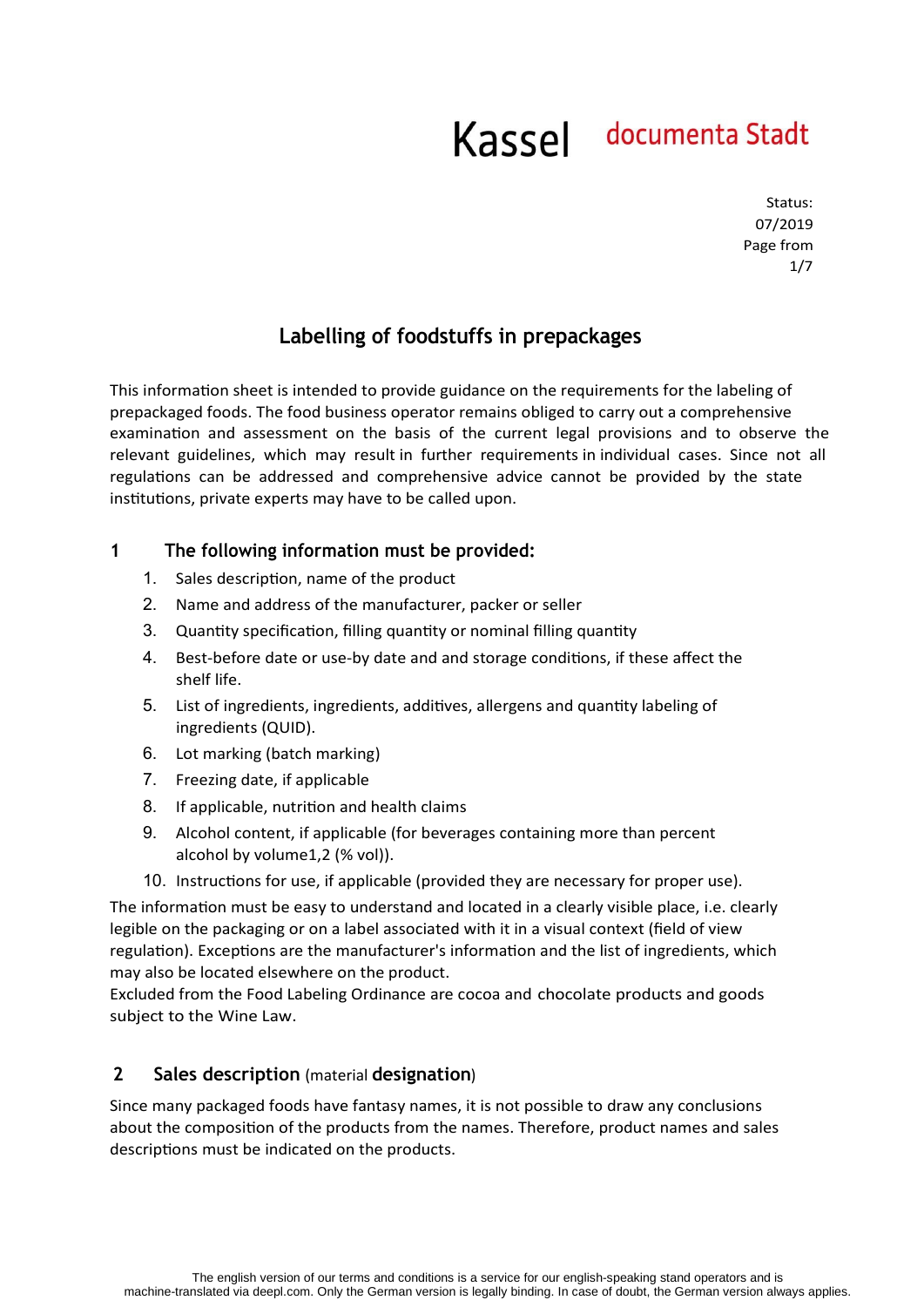Status: 07/2019 Page 2 from 7

### **3 Name and address of the manufacturer, distributor, packer or seller.**

The indication of the producing or packaging company should make it possible to reach a responsible person by mail in case of complaints or problems with a product.

## **4 Quantity specification (nominal quantity)**

The quantity must be indicated in grams (g) or kilograms (kg) for solid goods and in milliliters (ml = thousandths of a liter) or liters for liquids. The font size for the indication of the filling quantity of prepackages is in accordance with § of the Prepackaging 20Ordinance.

- For goods offered in infusion liquids (canned fruit, pickles, etc.), the drained weight of the goods (without liquid) must also be indicated.
- For goods that are usually sold by the piece (e.g. eggs, pastries, fruit, etc.), no further quantity information is required.

### **5 Best before date**

5.1. The best-before date is neither a guarantee of quality nor an expiration date. It is an information date that provides information until which time a product retains its specific properties, provided that it is or was stored accordingly. The date applies only to the closed packaging. It may be accompanied by a storage note with the words *"refrigerated at up to 24ºC at least until ...".*

#### 5.2. Storage Instructions:

| Wording:                                      | Meaning:                          |                                                                              |  |
|-----------------------------------------------|-----------------------------------|------------------------------------------------------------------------------|--|
| Refrigerated storage:                         | above 0°C up to 4°C, tolerance    |                                                                              |  |
| up to 6°C Refrigerated                        | storage: up to 15°C, tolerance up |                                                                              |  |
| to $18^{\circ}$ C                             | Room temperature:above15°C        |                                                                              |  |
| up to about 25°C                              |                                   |                                                                              |  |
|                                               | Protectfrom heat                  | : do notstore in close proximity                                             |  |
|                                               |                                   | to a heat source Store dry: maximum relative humidity up to 70 percent Store |  |
|                                               |                                   | protected from light: little exposure to daylight or                         |  |
| artificial light Refrigerated: - 18°C or less |                                   |                                                                              |  |

- 5.3. The best-before date must be indicated with the following wording: "best before:", followed by the date or a referring date marking (e.g. see lid).
	- If the shelf life of a product is less than months3, the day, month and year must be mentioned in that order.
	- If the shelf life is between and 3months18, the month and year must be indicated : "*best before end of...*".
	- For foods that have a shelf life of more than months18, only the year is indicated: "*best before end of ...".*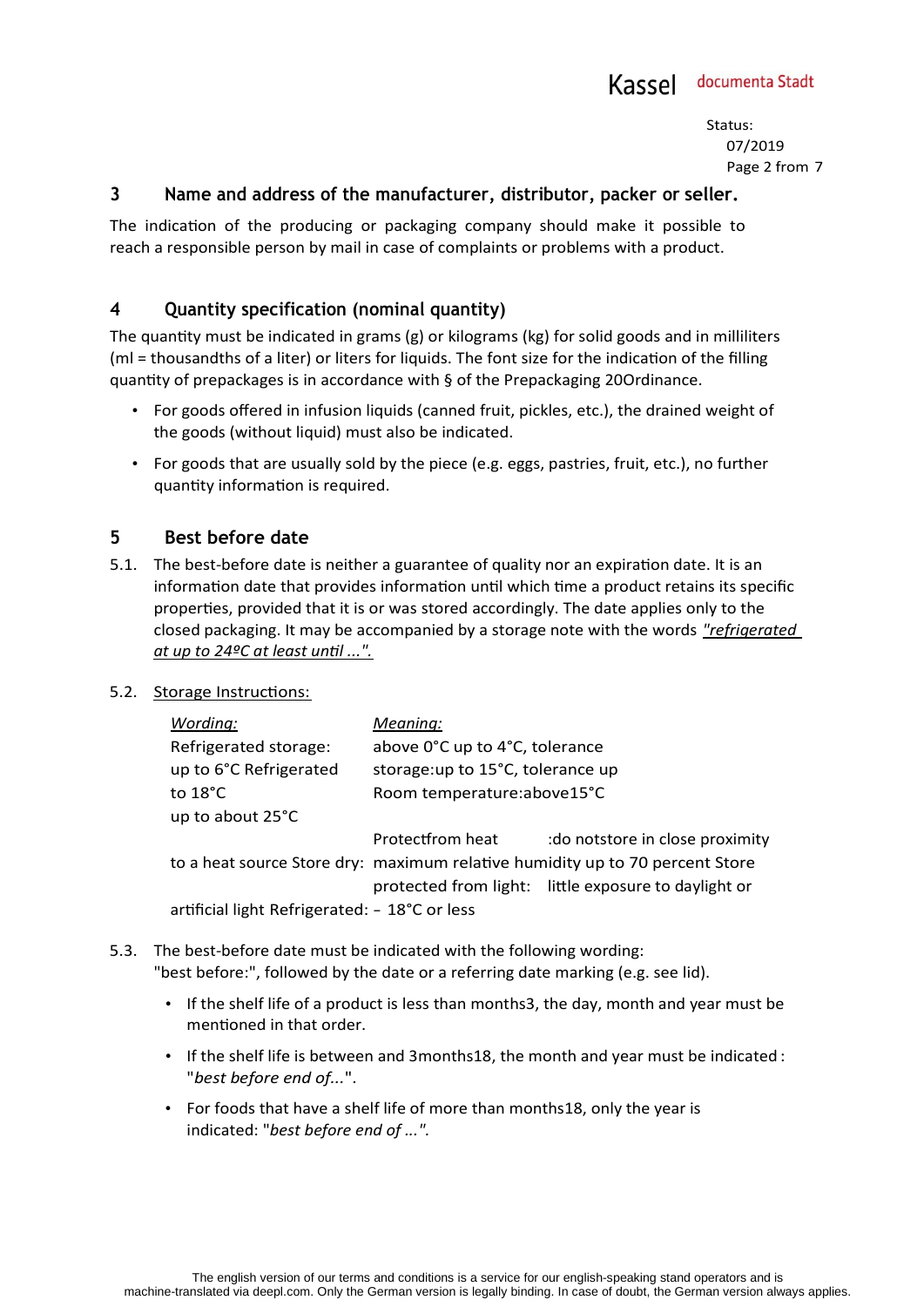Status: 07/2019 Page 3 from 7

- 5.4. If the best-before date has expired, the sale is still permitted, but the seller is liable for the perfect edibility of the food. In the case of such products, the expired best-before date must be indicated clearly and in a generally comprehensible manner! A subsequent extension of the best-before date by means of new labels may be punishable and is only permitted to the manufacturer, provided that he has satisfied himself of the marketability of the goods!
- 5.5. No best-before date must be indicated for fresh fruit and fresh vegetables unless, for example, they have been peeled or cut, or they are sprouts of seeds and similar products (e.g. sprouts of legumes). In these cases, a best before date must be provided. Furthermore, a best-before date is not required for beverages containing ten or more percent alcohol by volume, vinegar, table salt, sugar, sugar confectionery consisting almost entirely of sugars with flavorings and/or colorings, chewing gum and similar products for chewing, ice cream in single-serving packages, and bakery products that are normally consumed within hours24 of manufacture.

## **6 Use by date**

In the case of particularly perishable foodstuffs (microbiologically highly sensitive goods), which could pose an immediate risk to health after a short period of time, the use-by date must be indicated instead of the *best-before* date with the words "*use by ..."* followed by the day, month and year. A packaging date does not have to be indicated! If the "use by" date has expired, the sale of the goods is prohibited! Even if the consumer is clearly informed of the expired use-by date, in contrast to the exceeded best-before date, the goods may no longer be sold!

## **7 Components of the list of ingredients**

- 7.1. The list of ingredients must be preceded by a designation that includes the word "Ingredients" contains (e.g. ingredients, list of ingredients). The list of ingredients must indicate all substances used in the manufacture or preparation and present in the finished product. They are listed in descending order of their proportion by weight used in the manufacture (without specifying more precise quantities). Thus, the ingredient of which the largest quantity was used is listed first, and the ingredient with the smallest quantity share is listed last. If a specific ingredient is highlighted in a product, its minimum or maximum content must be indicated (e.g. fruit content at least %30).
- 7.2. Compound ingredients may be listed with their customary material designation and classified in the list of ingredients according to their proportion by weight. If the proportion of a compound ingredient is more than one quarter of the finished product, all components and additives must be listed immediately after the product name (in brackets or after a colon). A list of ingredients (e.g., individual spices) is 25not required if the proportion is less than one percent, but the additives used must also be listed in this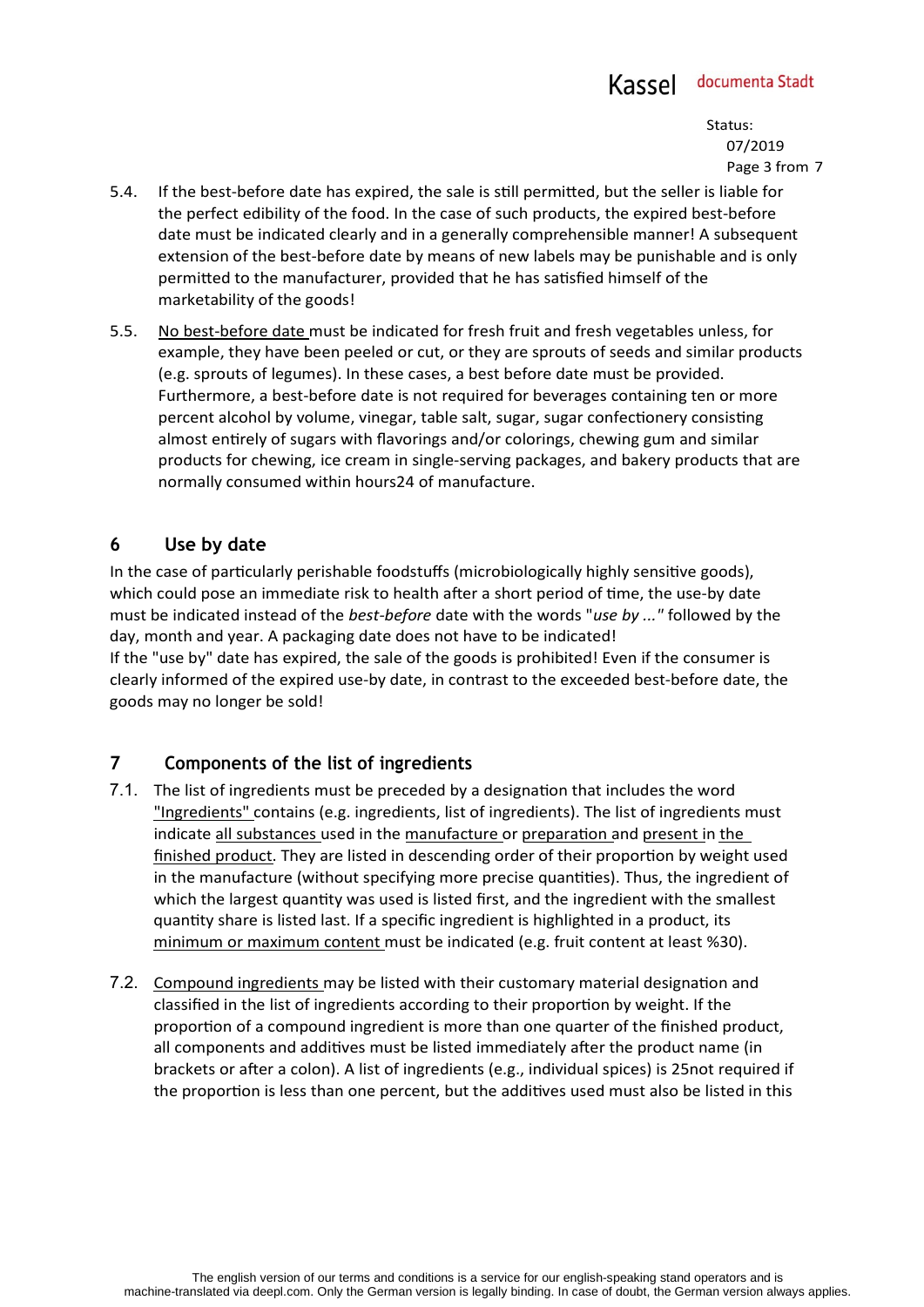Status: 07/2019 Page 4 from 7

case must be indicated. Water and volatile ingredients must be labeled as an ingredient if they account for more than 5% of the finished product.

- 7.3. No list of ingredients is required for packages that are less than a certain size (e.g., prepackaged jam portions for hotel breakfasts), for fresh fruit and fresh vegetables, beverages with more than %1,2 vol. alcohol, cheese, butter and whipped cream, and for products whose product names already list all ingredients (e.g., durum wheat semolina).
- 7.4. Additives are used in foods as, among other things, colorants, preservatives, antioxidants, emulsifiers, thickeners, stabilizers, flavor enhancers, acidifiers, anti-caking agents, etc. Only those additives may be used that are expressly listed in the Additives Ordinance (positive list principle). Additives must be labeled with the name of the additive class (corresponds to the technological function of the additive, e.g. preservative) either by the specific name of the substance used (e.g. sorbic acid) or by the corresponding E number (here E for 200sorbic acid). Flavorings may be labeled by stating the word "flavoring" or a precise name of the flavoring or by a description of the flavoring. If reference is made to "natural" flavoring, only flavorings obtained by physical, enzymatic or microbial processes may be used.
- 7.5. Allergens must be fully labeled in packaged foods, regardless of their quantity. Labelling must also be carried out if the allergenic components only enter the food indirectly via other ingredients and no longer have any effect there, or if they are only of significance for the manufacturing process. This means that "ingredients of the ingredients" must also be declared. In order to easily recognize the allergenic components in the ingredient list, they must be additionally highlighted, for example printed in **bold**, *italic* or underlined.

If no list of ingredients is required for a food, a note shall be made "contains...". In the case of wine, for example, the label reads "contains sulfites". The "14 allergens requiring labeling" include: Cereals containing gluten (i.e. wheat, rye, barley, oats, spelt, kamut) and products made from them; Crustaceans and crustacean products; Eggs and egg products; Fish and fish products; Peanuts and peanut products; Soy and soy products; Milk and milk products (including lactose); Nuts (i.e. almond, hazelnut, walnut, cashew nut, pecan, Brazil nut, pistachio nut, macadamia nut, Queensland nut) and products thereof; celery and celery products; mustard and mustard products; sesame seeds and sesame seed products; sulfur dioxide and sulfites in concentrations greater than 10 mg/kg or 10 mg/l; lupine and mollusks and products thereof.

7.6. QUID **-** The Quantitative Ingredients Declaration states that the quantity of an ingredient must be indicated on the packaging as a percentage. This is to enable the consumer to compare the quality of products. It applies when: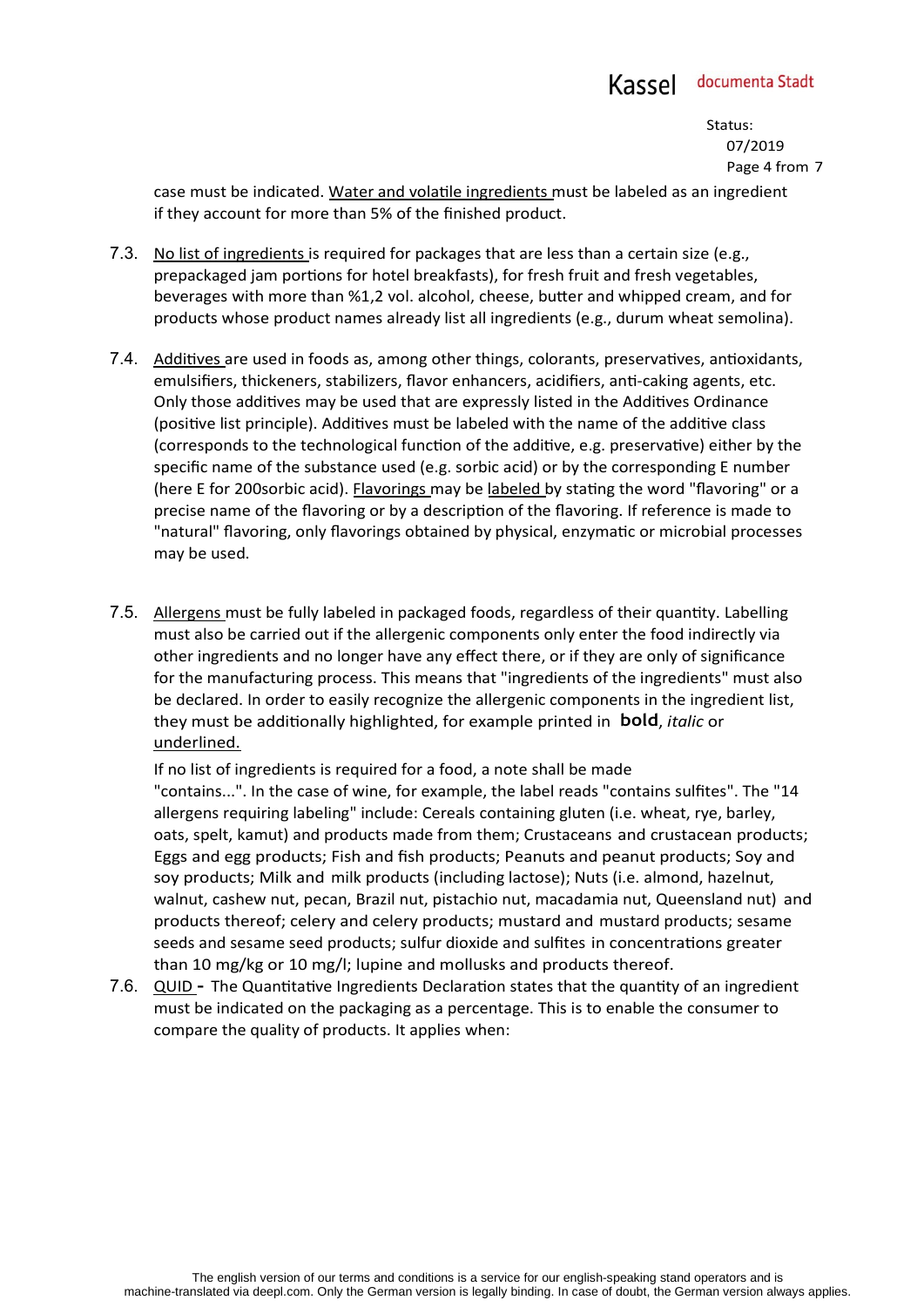Status: 07/2019 Page 5 from 7

- $\circ$  the ingredient or a class of ingredients is mentioned in the sales description (e.g. strawberry yogurt, fish sticks)
- the ingredient or category of ingredients concerned is essential for characterizing a foodstuff and distinguishing it from other products (e.g. sponge cake: quantity of egg)
- the ingredient is highlighted on the label by words, pictures or graphic representations (so-called value-added ingredients, e.g. red cabbage "refined with currant juice")

More details on the quantity labeling of ingredients and on possible exceptions can be found in § of the Food Labeling 8Ordinance.

### **8 Lot marking (batch marking)**

Lot (batch) is understood to mean the totality of sales units of a foodstuff which has been produced, manufactured or packaged under practically the same circumstances. The lot marking shall be preceded by an "L" unless it is in any case clearly distinguished from other indications. If the use-by or best-before date is indicated in uncoded form by day and month, the lot identification may be omitted.

## **9 Freeze date**

For frozen meat, frozen meat preparations and frozen unprocessed fishery products, the date of freezing must be indicated.

### **10 Nutrition and health claims**

Nutrition and health claims in the advertising and labeling of foods, including food supplements, are only permitted if they are expressly authorized by the "Health Claims Regulation" and comply with the nutrient profiles yet to be developed by the European Food Safety Authority (EFSA). Nutrition and health claims about foods must be true and substantiated, and a strict scientific proviso also applies: *only what has been proven by recognized scientific findings is permissible.*

Nutrition labeling (indication of the average nutritional value) on food packaging is 2016generally voluntary in Germany and the EU member states until December14.. However, labeling is mandatory whenever the product contains nutritional information or is advertised as such.

Nutrition labeling must then be applied in the form of the "Big Seven."

- Calorific value/energy content
- Fat
- Saturated fatty acids
- Carbohydrates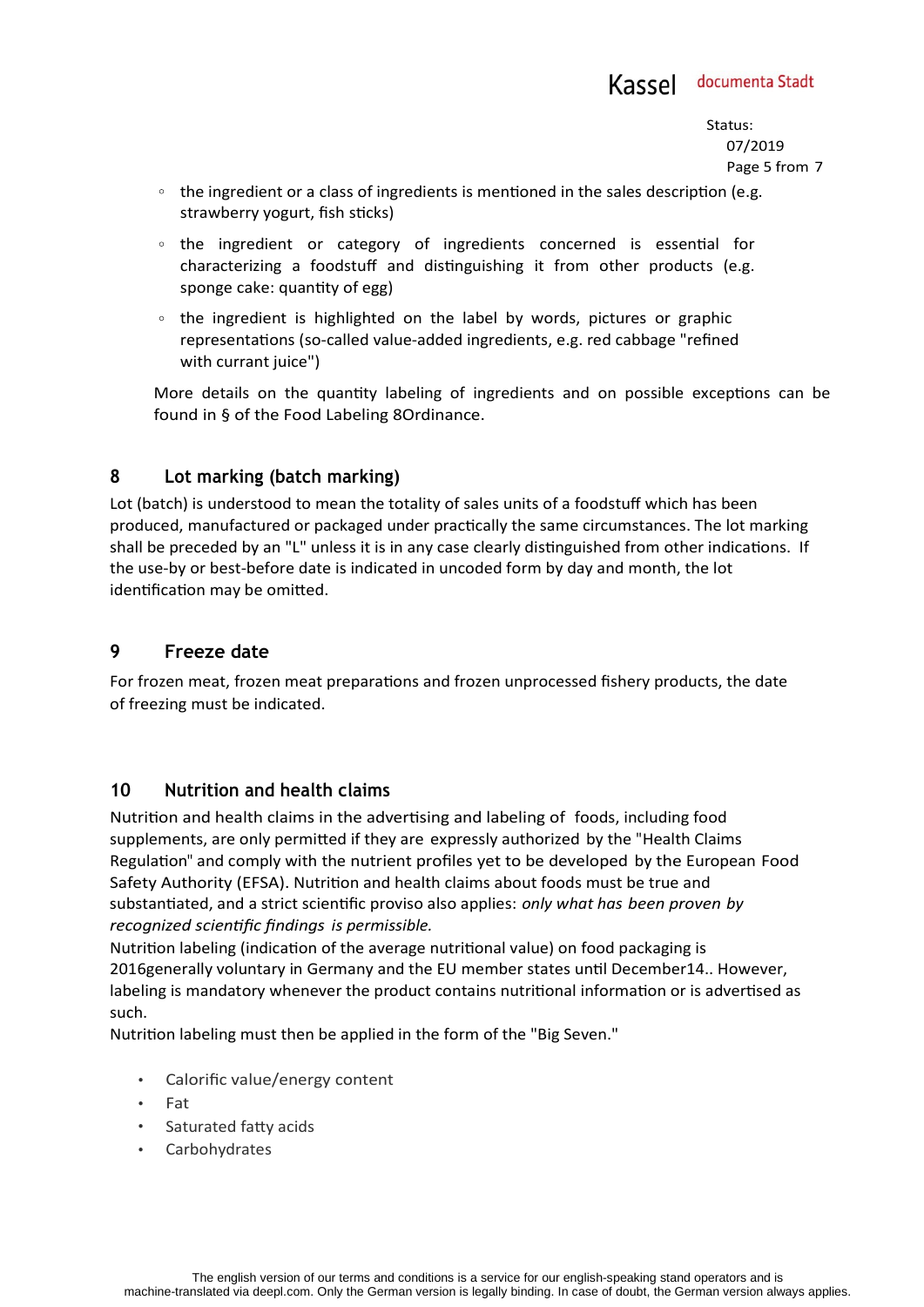

Status: 07/2019 Page 6 from 7

- **Sugar**
- Protein
- Salt

The content of the mandatory nutrition declaration may be supplemented by the indication of the amounts of one or more of the following substances:

- monounsaturated fatty acids,
- polyunsaturated fatty acids,
- polyhydric alcohols,
- Strength,
- Dietary fiber;

The information must refer to grams 100or milliliters100 of a food.

#### **11 Alcohol content**

The alcohol content must be indicated in percent by volume (% vol) for all alcoholic beverages containing more than % 1,2alcohol (except for small packages with less than cm²10 individual surface).

### **12 Instruction manual**

Instructions for use must be attached if they are necessary for the intended use (e.g. ,,Heat through before consumption"). No instructions are necessary for goods with whose use the consumer is already familiar.

#### **Example label**